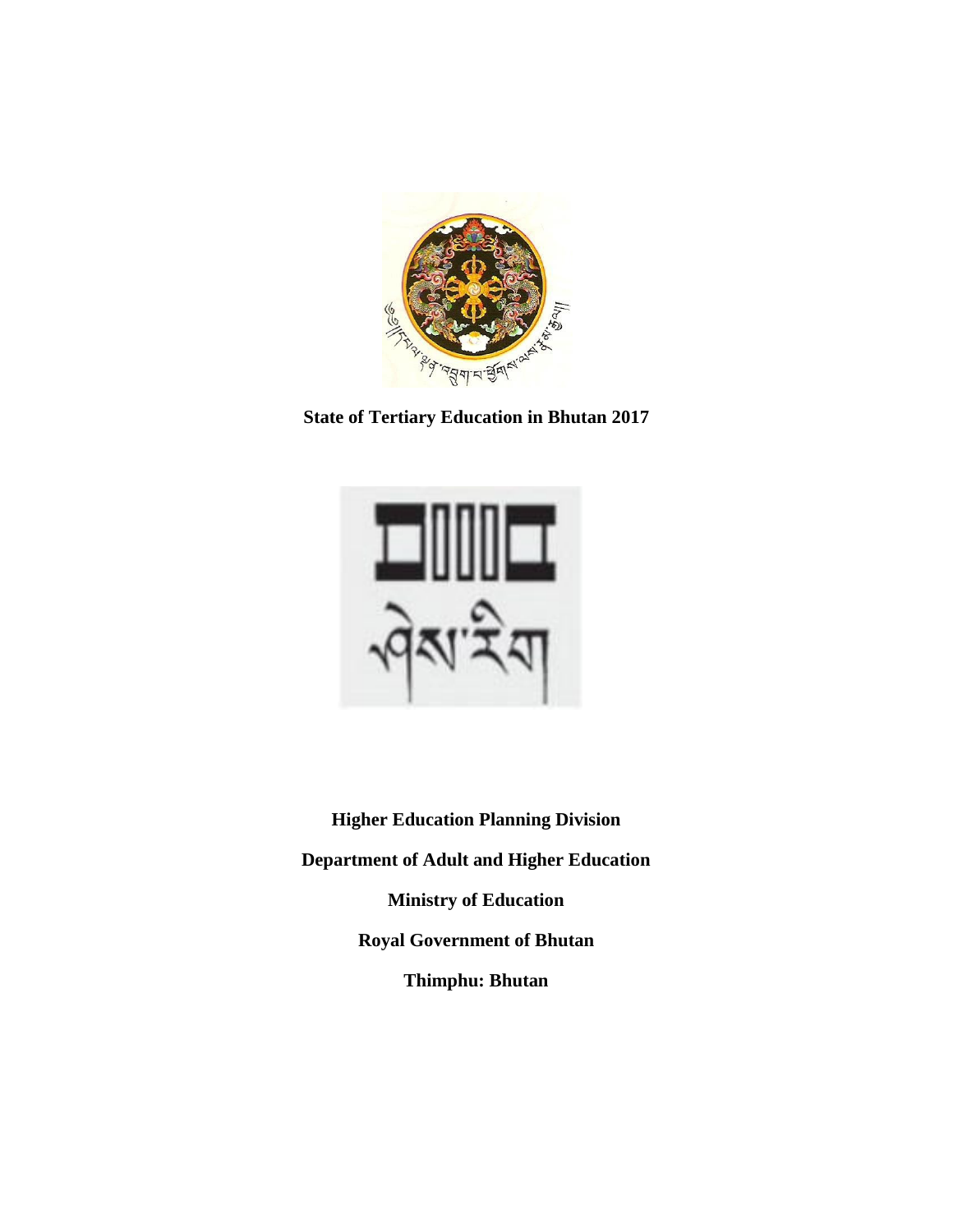## **Table of Contents**

| Sl <sub>No</sub> | <b>Contents</b>                                                                                              | Page<br>No.    |
|------------------|--------------------------------------------------------------------------------------------------------------|----------------|
| $\mathbf{1}$     | Introduction                                                                                                 | 1              |
| $\overline{2}$   | Background of education system                                                                               | $\mathbf{1}$   |
| 3                | Governance of Tertiary Education                                                                             | $\overline{2}$ |
| $\overline{4}$   | <b>Budget allocation for Tertiary Education</b>                                                              | $\overline{2}$ |
|                  | 4.1 Tertiary Education expenditure                                                                           |                |
| 5                | <b>Statistics of Tertiary Education</b>                                                                      | $3-19$         |
|                  | 5.1 -Year of establishment and location of colleges and institutes.                                          |                |
|                  | 5.2- Programmes offered by colleges / institutes                                                             |                |
|                  | 5.3- Number of students appearing BHSE                                                                       |                |
|                  | 5.4- Total intake of students in 2017.                                                                       |                |
|                  | 5.5- Total intake capacity at tertiary level with source of funding                                          |                |
|                  | 5.6- Students Enrolled in STEM subjects within and outside, Bhutan,<br>2017.                                 |                |
|                  | 5.7 – Key Tertiary Education Indicators, 2017                                                                |                |
|                  | 5.8 -Programme level wise statistic at tertiary level                                                        |                |
|                  | 5.9- Tertiary students by year and programme level                                                           |                |
|                  | 5.10-Tertiary student by field of study and gender                                                           |                |
|                  | 5.11- Tertiary students currently studying in various countries on<br>scholarship coordinated by DAHE, 2017  |                |
|                  | 5.12 - Tertiary students currently studying in various countries on<br>scholarship coordinated by RCSC, 2017 |                |
|                  | 5.13- Scholarship students by field and gender                                                               |                |
|                  | 5.14- Privately funded tertiary students abroad by country                                                   |                |
|                  | 5.15- Privately funded tertiary students abroad by field of study and                                        |                |
|                  | gender<br>5.16- Fees structure at RUB and RTC                                                                |                |
|                  | 5.17- Total number of students enrolled under Student loan scheme for                                        |                |
|                  | <b>Tertiary Education</b>                                                                                    |                |
| 6.               | Status of Accreditation of Tertiary Education Institutions                                                   | 19-20          |
|                  | 6.1 - Accreditation of Tertiary Education Institutions                                                       |                |
| $\overline{7}$   | Labour market and employment rate                                                                            | 21             |
|                  | 7.1- Gender wise unemployment rate from 2011 to 2016                                                         |                |
|                  | 7.2-Youth unemployment rate by completed education and gender 2016                                           |                |
| 8                | <b>TVET</b> Institutions                                                                                     | $21 - 23$      |
|                  | 8.1 Programme offered by TVET Institutions.                                                                  |                |
|                  | 8.2 TVET trainees by Institutions and gender.                                                                |                |
| 9                | Reference                                                                                                    | 24             |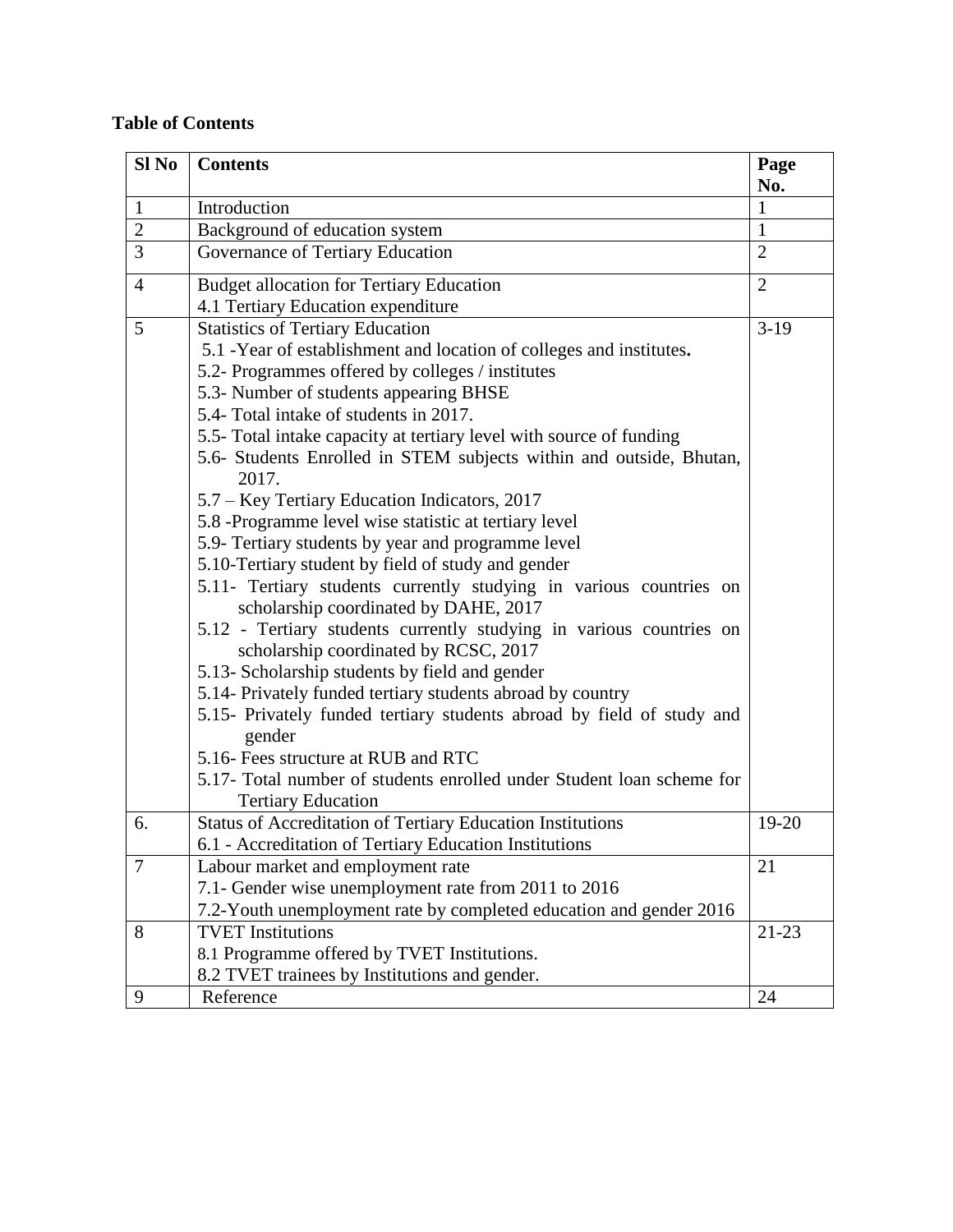### **1. Introduction**

One of the four pillars of Gross National Happiness (GNH) - Sustainable and Equitable Socio-Economic Development is an important element to contribute to happiness and wellbeing of the people and must be promoted. Tertiary Education plays an active role in socio- economic development and the number of people aspiring for tertiary education is increasing rapidly. Therefore, the Royal Government of Bhutan has prioritized enhancing access to tertiary education. Further, given the current pace of development in the country, there is a need for dynamic workforce steeped in knowledge and skill. Therefore, the tertiary education system must be able to respond accordingly by creating an enabling environment for generating new knowledge and developing required competencies in support of knowledge -based economy. In view of above, and to set new directions for the overall human resource development to support the current growth, understanding the state of tertiary education is paramount.

This document provides the evolution of education system, growth, governance and statistics of entire tertiary education system of the country.

### 2. **Background of Education System**

Since the advent of Buddhism in the  $8<sup>th</sup>$  century, monastic schools played an important role in the lives of the people and it continues even today. The modern form of education was introduced in Bhutan with the establishment of the first school in 1913 and more schools opened in the 1950s. It has been promoted and expanded since the first Five Year Plan in 1961 to address the basic educational needs, and develop human resources required for the socio-economic development of the country.

From a modest beginning, there are 515 schools and 90 extended classrooms across the country with 168092 students and 9415 teachers as of 2017. The adjusted net enrolment was 98.8% with the teacher student ratio of 1:20 (Annual Education Statistics, 2017).

Sherubtse Junior College was upgraded to undergraduate degree college in 1983 followed by other tertiary education institutes. Prior to 2003, all tertiary education institutions (TEIs) were governed by the relevant Ministries and the degrees were awarded by the institutions themselves. In order to regulate and institute a sound tertiary education system, [the Royal University of](http://www.rub.edu.bt/)  [Bhutan](http://www.rub.edu.bt/) (RUB) was established in June, 2003 and is based on the federated college model. With the establishment of the RUB, all tertiary education institutions, which were previously governed by the relevant ministries and agencies, were placed under the University and restructured both in terms of nomenclature and programme. Khesar Gyalpo University of Medical Sciences of Bhutan (KGUMSB) was established in 2015.

Currently, the tertiary education sector consists of:

- $\checkmark$  Royal University of Bhutan with 10 constituent colleges and 2 affiliated colleges.
- $\checkmark$  Khesar Gyalpo University of Medical Sciences of Bhutan with three distinct faculties constituting three individual colleges and one affiliated college.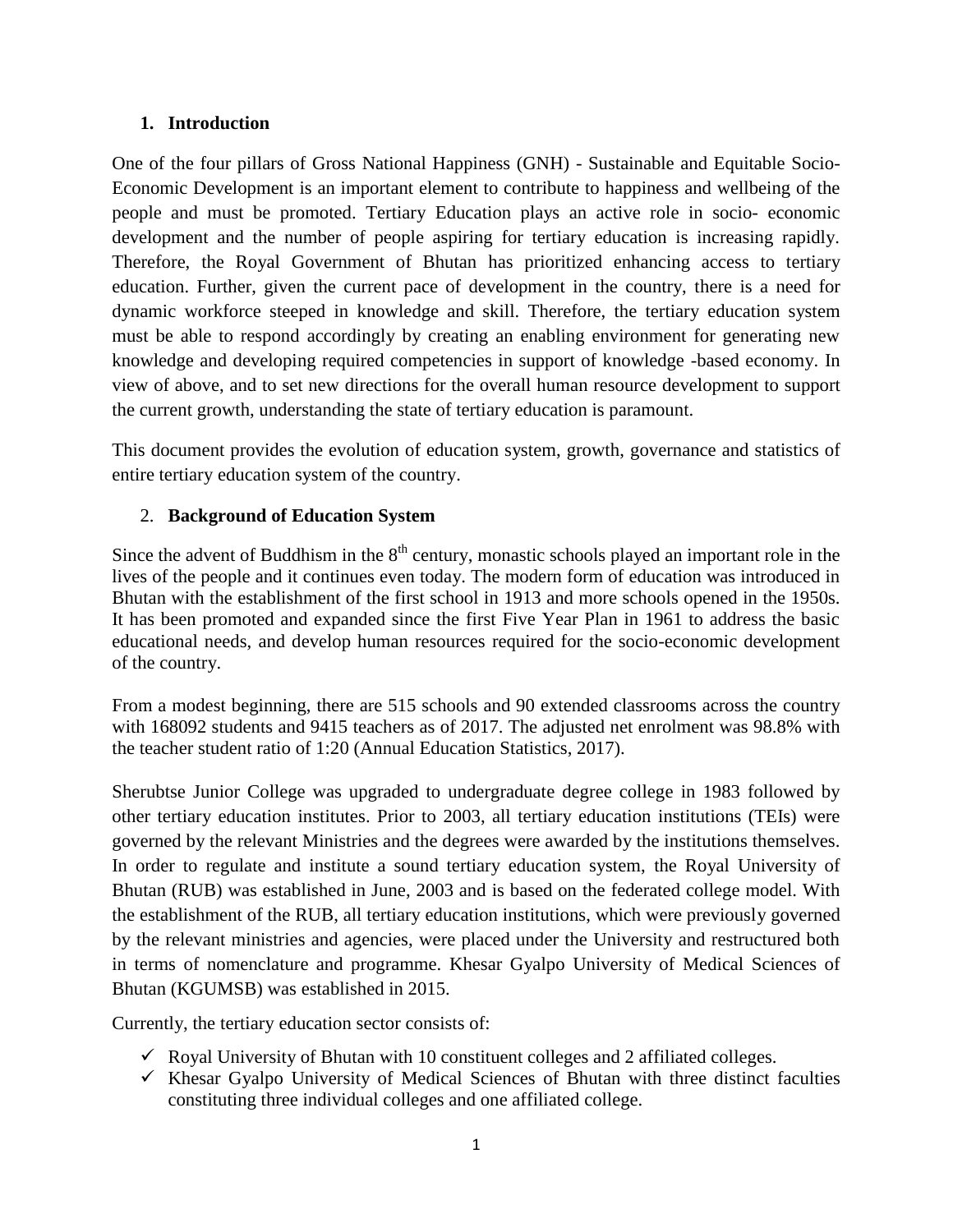- $\checkmark$  Ministry of Labour with 1 constituent college
- $\checkmark$  Royal Institute of Management (Autonomous)
- $\checkmark$  Jigme Singye Wangchuck School of Law (Autonomous)

## **3. Governance of Tertiary Education**

The Ministry of Education is responsible for development of overall national education system of the country. The Department of Adult & Higher Education (DAHE) established in 2003 is mandated with tertiary education services.

The tertiary education system is governed by the Tertiary Education Policy 2010 (TEP) which has mandated establishment of the Tertiary Education Board (TEB) and the Bhutan Accreditation Council (BAC). TEB and BAC are empowered bodies that take all major decisions pertaining to planning, establishment, funding, quality assurance, registration and licensing. They also provide oversight and direction to the TEIs.

## **4. Budget allocation for Tertiary Education**

As per the Kuensel Report,  $2<sup>nd</sup>$  June 2016, the total budget allotted to Education Sector for the financial year 2016-17 was 20%, which was about 10.9B of the total budget. The tertiary education expenditure as a percentage of GDP in financial year 2016 -17 was 0.88%. In absolute figures, a total expenditure of Nu.1307.01 million was spent on TE against Nu.148678.93 million GDP in the 2016 fiscal year. The table below shows the expenditure in various universities and institutes for the financial year 2016-17.

|                                | Capital<br>(in millions) | <b>Current</b><br>(in millions) | <b>Total</b><br>(in millions) | <b>Remarks</b> |
|--------------------------------|--------------------------|---------------------------------|-------------------------------|----------------|
| 31.834<br><b>RIM</b><br>45.456 |                          | 77.29                           |                               |                |
| <b>RUB</b>                     | 487.818                  | 2.7                             | 490.518                       |                |
| <b>KGUMS</b>                   | 43.468                   | 39.497                          | 82.965                        |                |
| <b>DAHE</b>                    | 329.491                  | 17.258                          | 346.749                       |                |
| <b>JSWSL</b>                   | 293.525                  | 15.959                          | 309.484                       |                |
| <b>Total</b>                   |                          |                                 | 1,307.01                      |                |
| <b>GDP</b>                     |                          |                                 | 148,678.93                    |                |

## **Table. 4.1 - Tertiary education expenditure**

**Exp. as a % of GDP** 0.88%

*(Source: DPA, December 2017)*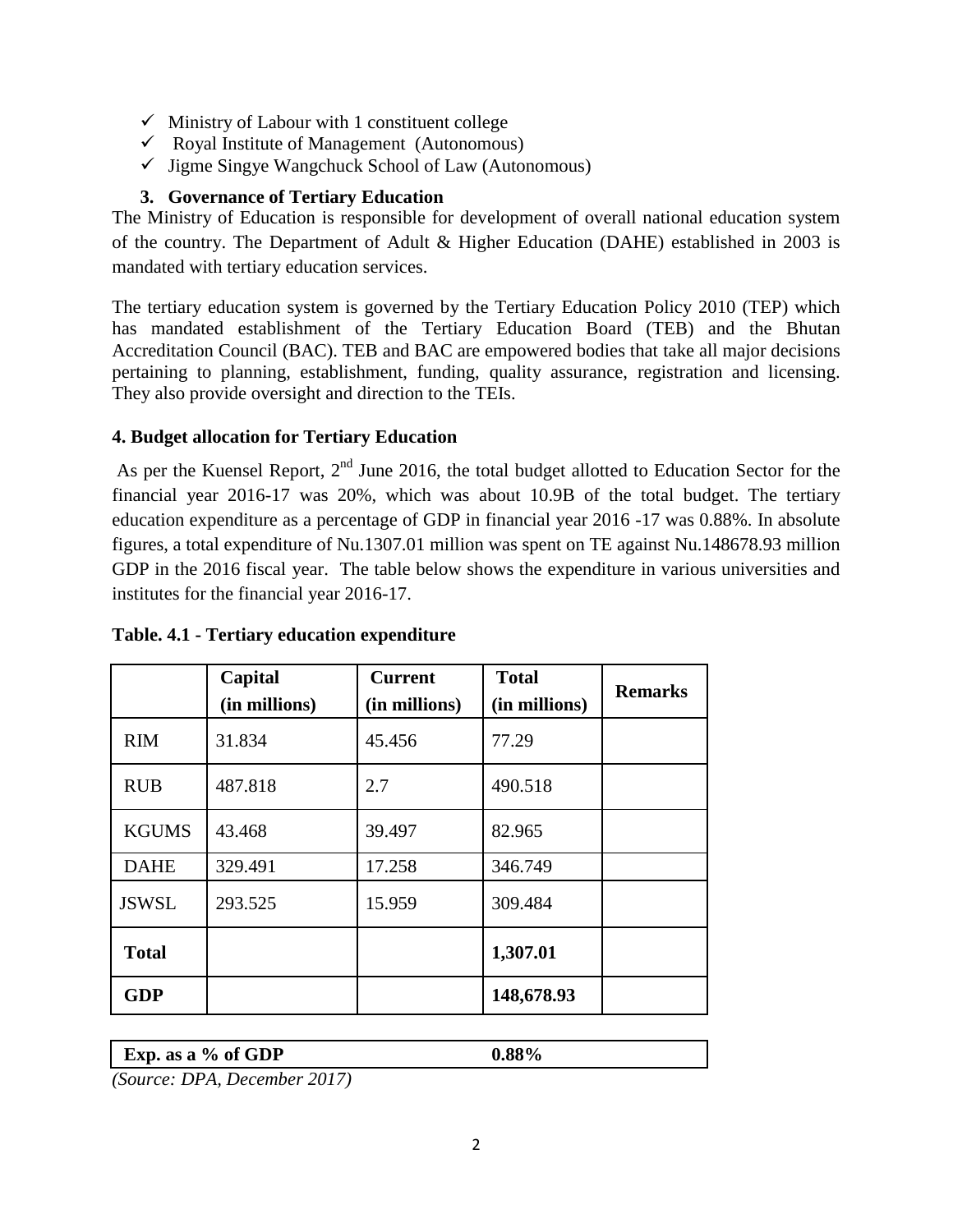## **5. Statistics of Tertiary Education**

The table below shows the year of establishment and location of colleges in Bhutan.

| Sl no                   | <b>Name</b>                                                   |                                        |                                   |
|-------------------------|---------------------------------------------------------------|----------------------------------------|-----------------------------------|
|                         | <b>Royal University of Bhutan</b>                             | <b>Year of</b><br><b>Establishment</b> | <b>Location</b>                   |
| $\mathbf{1}$            | College of Natural Resources                                  | 1992                                   | Lobesa, Punakha                   |
| 2                       | College of Science and Technology                             | 2001                                   | Rinchending, Chukha               |
| 3                       | Gaeddu College of Business Studies                            | 2008                                   | Gaedu, Chukha                     |
| 4                       | Gyalpozhing College of Information Technology                 | 2017                                   | Gyalpozhing, Mongar               |
| 5                       | College of Language and Culture Studies                       | 1961                                   | Taktse, Trongsa                   |
| 6                       | Jigme Namgyel Engineering College                             | 1972                                   | Samdrup<br>Dewathang,<br>Jongkhar |
| 7                       | Paro College of Education                                     | 1975                                   | Paro                              |
| 8                       | Samtse College of Education                                   | 1968                                   | Samtse                            |
| 9                       | <b>Sherubtse College</b>                                      | 1968                                   | Kanglung, Trashigang              |
| 10                      | Yonphula Centenary College                                    | 2017                                   | Yonphula, Trashigang              |
|                         | <b>Khesar Gyalpo University of Medical Sciences of Bhutan</b> |                                        |                                   |
| 1                       | Faculty of Nursing and Public Health                          | 1974                                   | Thimphu                           |
| $\overline{2}$          | Faculty of Traditional Medicine                               | 1967                                   | Kawang Jangsa,<br>Thimphu         |
| $\overline{\mathbf{3}}$ | Faculty of Postgraduate Medicine (FoPM)                       | 2014                                   | Thimphu                           |
|                         | <b>Ministry of Labour and Human Resources</b>                 |                                        |                                   |
| 1                       | <b>Rigney College</b>                                         | 2017                                   | Trashiyangtse                     |
|                         | <b>Autonomous Institutes</b>                                  |                                        |                                   |
| 1                       | Royal Institute of Management                                 | 1986                                   | Simtokha, Thimphu                 |
| $\boldsymbol{2}$        | Jigme Singye Wangchuk School of Law                           | 2017                                   | Pangbisa, Paro                    |
|                         | <b>Private Institutes</b>                                     |                                        |                                   |
| 1                       | Royal Thimphu College                                         | 2009                                   | Simtokha, Thimphu                 |
| 2                       | Reldri Academy of Health Sciences (RAHS)                      | 2015                                   | Phuntsholing,<br>Allay,<br>Chukha |
| 3                       | Norbuling Rigter College                                      | 2017                                   | Dotay, Paro                       |

**Table 5.1 -Year of establishment and location of Colleges and institutes**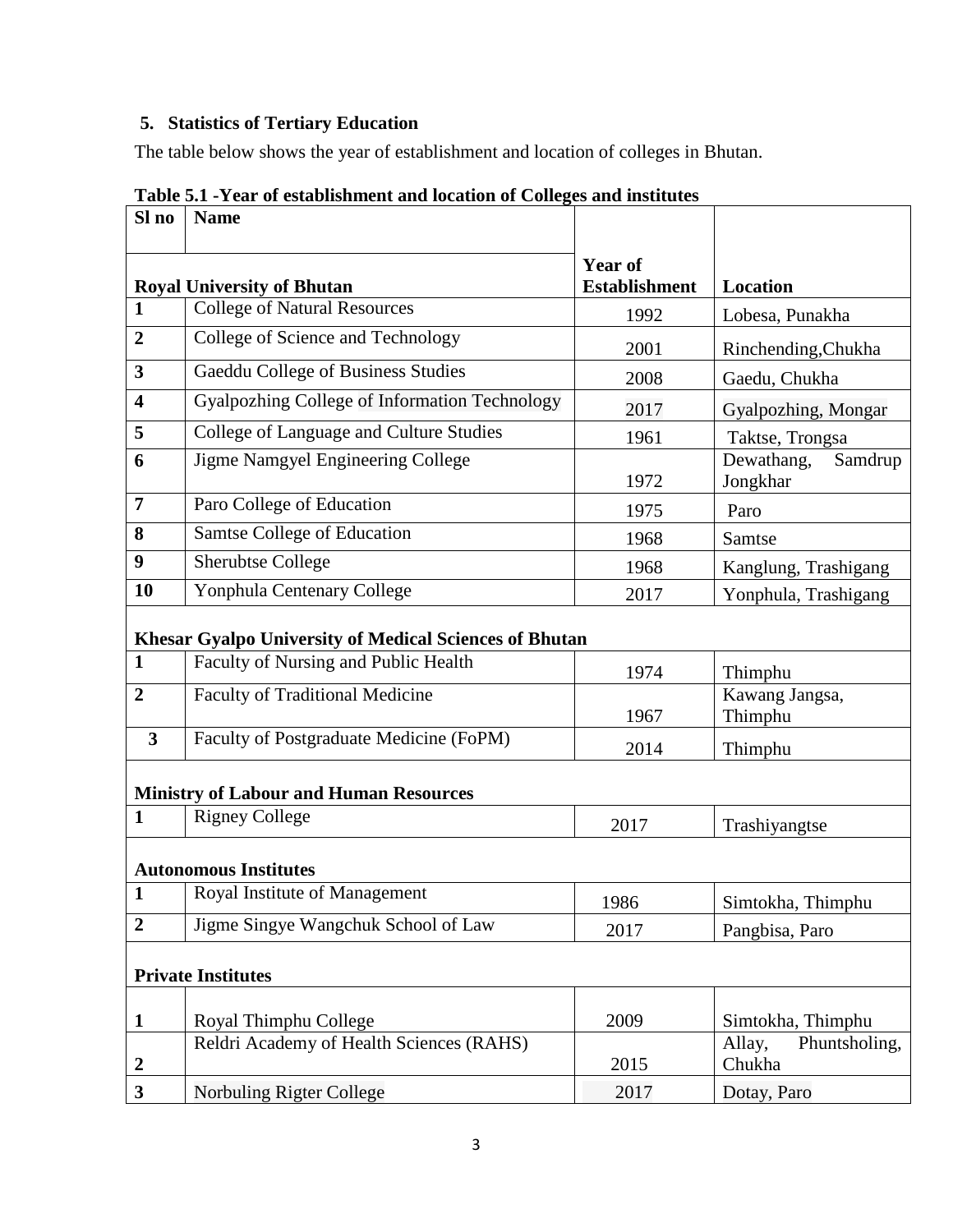## **Table. 5.2 - Programmes offered by colleges / institutes**

# **1 - Royal University of Bhutan**

| <b>SI</b>      |                                                     |                                                                        |
|----------------|-----------------------------------------------------|------------------------------------------------------------------------|
| N <sub>0</sub> | <b>Name</b>                                         | <b>Programmes</b>                                                      |
|                |                                                     | Bachelor of Arts in Language and Culture<br>$\bullet$                  |
|                |                                                     | Masters in Dzongkha and Choekey<br>٠                                   |
|                |                                                     | Bachelor of Arts in Bhutanese and Himalayan Studies<br>$\bullet$       |
| 1              | <b>College of Language</b><br>and Culture Studies   | Bachelor of Arts in Language and Literature<br>$\bullet$               |
|                |                                                     | Diploma in Language and Communication Skills<br>٠                      |
|                |                                                     | Honours of Arts in Bhutanese and Himalayan Studies<br>$\bullet$        |
|                |                                                     | Honours of Arts in Language and Literature<br>$\bullet$                |
|                |                                                     | <b>B.Sc Agriculture (Diploma Nested)</b><br>$\bullet$                  |
|                |                                                     | <b>B.Sc Animal Science (Diploma Nested)</b><br>$\bullet$               |
|                |                                                     | <b>B.Sc Environment &amp; Climate Studies</b><br>٠                     |
|                | <b>College of Natural</b>                           | B.Sc Food Science & Technoloy (Diploma Nested)<br>٠                    |
| $\overline{2}$ | <b>Resources</b>                                    | <b>B.Sc Forestry (Diploma Nested)</b><br>$\bullet$                     |
|                |                                                     | <b>B.Sc Sustainable Devlopment</b><br>٠                                |
|                |                                                     | <b>M.Sc Natural Resources Management</b><br>٠                          |
|                |                                                     | <b>Master's in Development Practice</b><br>$\bullet$                   |
|                | <b>College of Science and</b><br><b>Technology</b>  | <b>Bachelor of Architecture</b><br>$\bullet$                           |
|                |                                                     | Bachelor of Engineering in Civil Engineering<br>٠                      |
|                |                                                     | Bachelor of Engineering in Civil Engineering (In-service)<br>$\bullet$ |
|                |                                                     | Bachelor of Engineering in Electrical Engineering<br>$\bullet$         |
|                |                                                     | Bachelor of Engineering in Electrical Engineering (In-<br>٠            |
| 3              |                                                     | service)                                                               |
|                |                                                     | Bachelor of Engineering in Electronics and<br>$\bullet$                |
|                |                                                     | <b>Communication Engineering</b>                                       |
|                |                                                     | Bachelor of Engineering in Information Technology<br>$\bullet$         |
|                |                                                     | Master of Engineering in Renewable Energy<br>$\bullet$                 |
|                |                                                     | <b>Bachelor of Commerce</b>                                            |
|                | <b>Gaeddu College of</b><br><b>Business Studies</b> | <b>Bachelor of Business Administration</b>                             |
|                |                                                     | <b>Master of Business Administration</b><br>$\bullet$                  |
|                | <b>Gyalpozhing College of</b>                       |                                                                        |
|                | <b>Information</b>                                  |                                                                        |
| 5              | <b>Technology</b>                                   | <b>Bachelor of Computer Applications</b><br>$\bullet$                  |
| 6              |                                                     | Bachelor in Engineering in Power Engineering<br>$\bullet$              |
|                | <b>Jigme Namgyel</b><br><b>Engineering College</b>  | Diploma in Civil Engineering                                           |
|                |                                                     | Diploma in Computer System and Network                                 |
|                |                                                     | Diploma in Electrical Engineering<br>٠                                 |
|                |                                                     | Diploma in Electronics and Communication Engineering<br>٠              |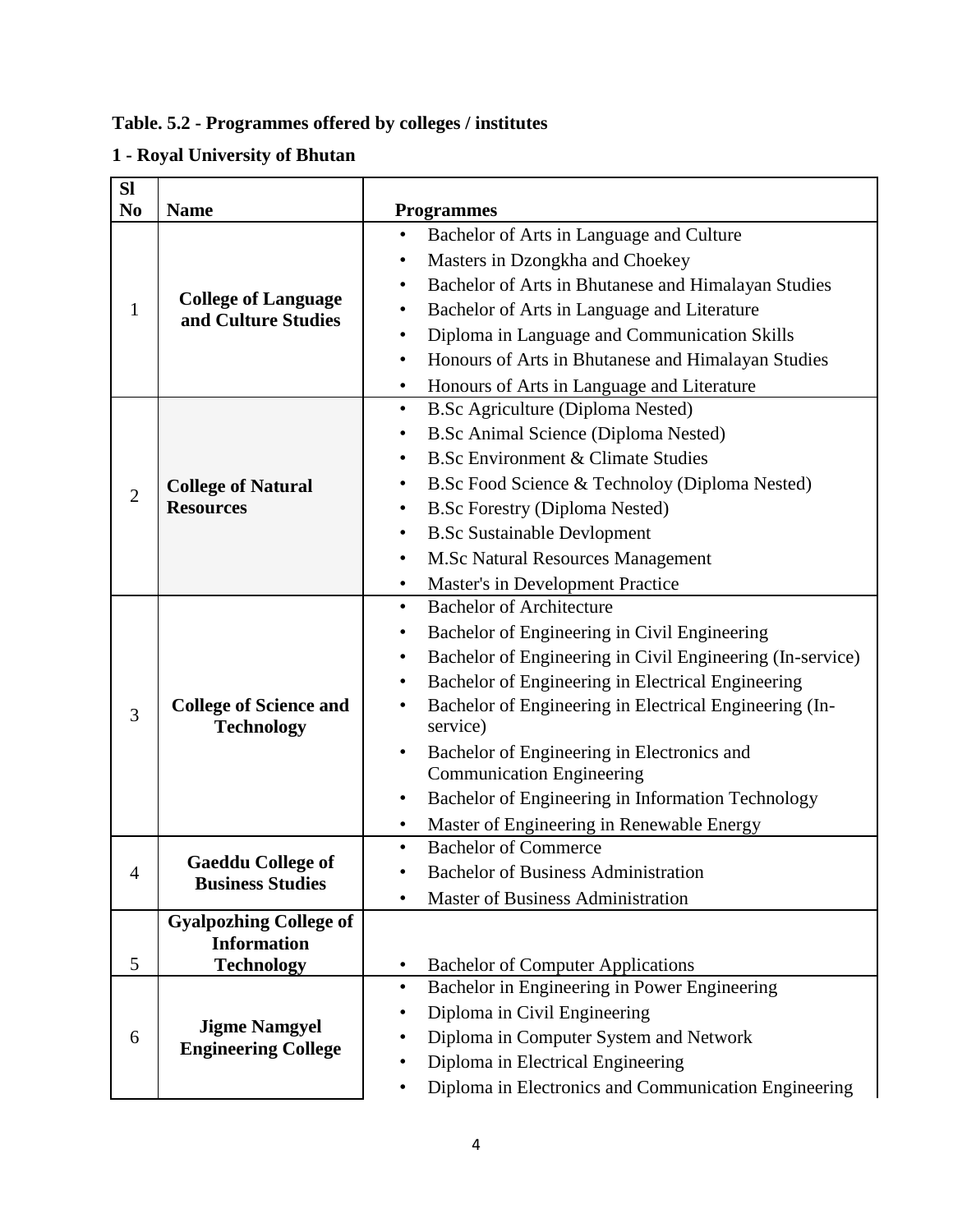|   |                                              | Diploma in Materials and Procurement Management<br>٠                                                                |
|---|----------------------------------------------|---------------------------------------------------------------------------------------------------------------------|
|   |                                              | Diploma in Mechanical Engineering<br>٠                                                                              |
|   |                                              | Diploma in Surveying<br>٠                                                                                           |
|   |                                              | <b>B.Ed Dzongkha</b><br>$\bullet$                                                                                   |
|   |                                              | <b>B.Ed Primary</b><br>٠                                                                                            |
|   |                                              | <b>B.Ed Secondary</b><br>$\bullet$                                                                                  |
|   | Paro College of<br><b>Education</b>          | Diploma in Physical Education & Sports Coaching<br>$\bullet$                                                        |
| 7 |                                              | PGDE in Dzongkha<br>٠                                                                                               |
|   |                                              | <b>B.Ed Primary DE</b><br>$\bullet$                                                                                 |
|   |                                              | Diploma in ECCD<br>$\bullet$                                                                                        |
|   |                                              | M. Ed in Educational Leadership & Management<br>$\bullet$                                                           |
|   |                                              | Bachelor of Education (B. Ed) Primary<br>$\bullet$                                                                  |
|   |                                              | Bachelor of Education (B. Ed) Secondary<br>$\bullet$                                                                |
|   |                                              | Master of Education(M. Ed) in Science and Maths<br>$\bullet$                                                        |
|   |                                              | Post Graduate Diploma in Contemplative Counseling and<br>Psychology (PGDCCP) (Post Graduate Diploma) full<br>time   |
|   |                                              | Post Graduate Diploma in Education (PGDE)<br>$\bullet$                                                              |
|   | <b>Samtse College of</b><br><b>Education</b> | Diploma in Library and Information Management (DLIM)                                                                |
| 8 |                                              | Diploma in School Science Laboratory Management<br>(DSSLM)                                                          |
|   |                                              | Master of Arts in Contemplative Counseling and<br>$\bullet$<br>Psychology (MACCP)                                   |
|   |                                              | Post Graduate Certificate in Higher Education (PGCHE)<br>٠                                                          |
|   |                                              | Post Graduate Diploma in Contemplative Counseling and<br>٠<br>Psychology (PGDCCP) (Post Graduate Diploma) part time |
|   |                                              | Post Graduate Diploma in Education (PGDE)                                                                           |
|   |                                              | Post Graduate Diploma in Higher Education (PGDHE)                                                                   |
|   |                                              | B.A Dzongkha & English<br>٠                                                                                         |
|   |                                              | <b>B.A Economics &amp; Population Studies</b>                                                                       |
|   |                                              | B.A Geography & Economics                                                                                           |
|   |                                              | B.A History & Dzongkha                                                                                              |
|   |                                              | B.A Media Studies & Dzongkha<br>٠                                                                                   |
|   |                                              | B.A Media Studies & English<br>٠                                                                                    |
| 9 | <b>Sherubtse College</b>                     | <b>B.A Political Science &amp; Sociology</b>                                                                        |
|   |                                              | <b>B.A Population &amp; Development Studies</b><br>$\bullet$                                                        |
|   |                                              | <b>B.Sc. Environmental Science</b>                                                                                  |
|   |                                              | B.Sc. in Chemistry & Mathematics                                                                                    |
|   |                                              | B.Sc. in Mathematics & Physics                                                                                      |
|   |                                              | B.Sc. in Physics & Chemistry                                                                                        |
|   |                                              | <b>B.Sc.Chemistry</b>                                                                                               |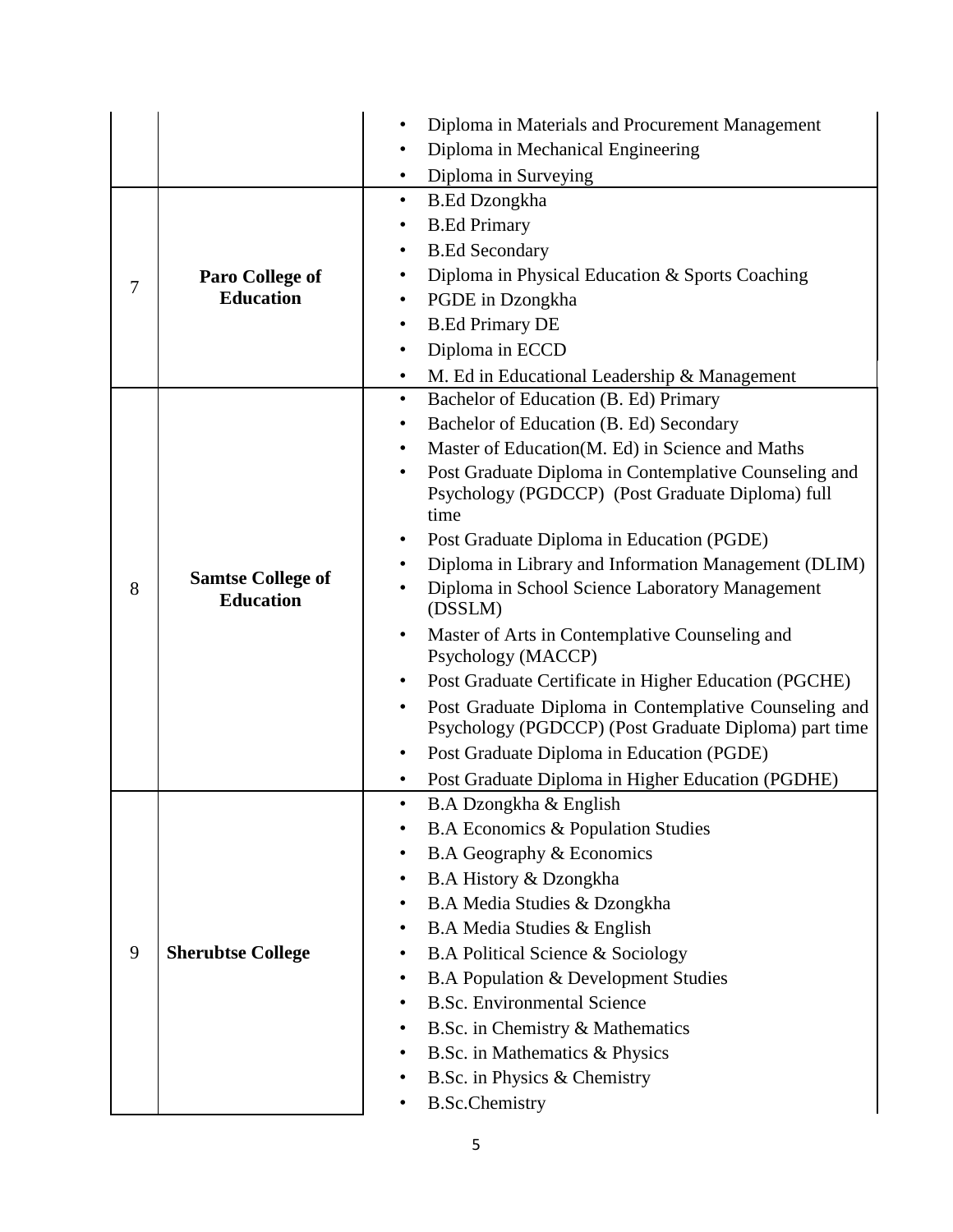|         | $\bullet$<br>$\bullet$<br>$\bullet$<br>$\bullet$ | <b>B.Sc.Computer Science</b><br><b>B.Sc.Life Science</b><br><b>B.Sc.Mathematics</b><br><b>B.Sc.Physics</b> |
|---------|--------------------------------------------------|------------------------------------------------------------------------------------------------------------|
| College | $\bullet$                                        | Postgraduate Diploma In Englis                                                                             |
| 10      | <b>Yonphula Centenary</b>                        | MA in English                                                                                              |

# **2. Khesar Gyalpo University of Medical Science of Bhutan**

|                | <b>Faculty of Nursing and</b><br><b>Public Health (FNPH)</b> | <b>Clinical Couseling</b><br>$\bullet$                |
|----------------|--------------------------------------------------------------|-------------------------------------------------------|
|                |                                                              | <b>Community Health</b><br>٠                          |
|                |                                                              | Dental Hygiene<br>٠                                   |
|                |                                                              | <b>Dental Technician</b><br>$\bullet$                 |
|                |                                                              | Foundation<br>$\bullet$                               |
|                |                                                              | <b>Medical Laboratory Technology</b><br>٠             |
| 1              |                                                              | Nursing and Mdiwifery<br>$\bullet$                    |
|                |                                                              | Nursing and Midwifery<br>$\bullet$                    |
|                |                                                              | Pharmacy<br>$\bullet$                                 |
|                |                                                              | Physiotherapy<br>$\bullet$                            |
|                |                                                              | <b>Public Health</b><br>$\bullet$                     |
|                |                                                              | Radiography and Medical Imaging<br>$\bullet$          |
|                | <b>Faculty of</b><br><b>Postgraduate Medicine</b><br>(FoPM)  | <b>MD</b> Anesthesiology<br>$\bullet$                 |
|                |                                                              | <b>MD</b> General Practice<br>$\bullet$               |
|                |                                                              | Md in Pediatrics<br>٠                                 |
| $\overline{2}$ |                                                              | MD in Surgery<br>$\bullet$                            |
|                |                                                              | <b>MD</b> Medicince<br>$\bullet$                      |
|                |                                                              | MD Obstetrics and Gynecology<br>$\bullet$             |
|                |                                                              | <b>MD</b> Orthopedics<br>$\bullet$                    |
|                |                                                              | MD Opthalmology<br>$\bullet$                          |
|                |                                                              | Diploma in Sorig Pharmacy<br>$\bullet$                |
| 3              | <b>Faculty of Traditional</b>                                | Diploma in Traditional Medicine<br>$\bullet$          |
|                | <b>Medicine (FoTM)</b>                                       | <b>Masters in Traditional Medicine</b><br>$\bullet$   |
|                |                                                              | <b>Bachelors in Traditional Medicine</b><br>$\bullet$ |

# **3. Ministry of Labour and Human Resources**

|  | <b>Rigney College</b> | <b>BA Language and Literature General</b> |  |
|--|-----------------------|-------------------------------------------|--|
|--|-----------------------|-------------------------------------------|--|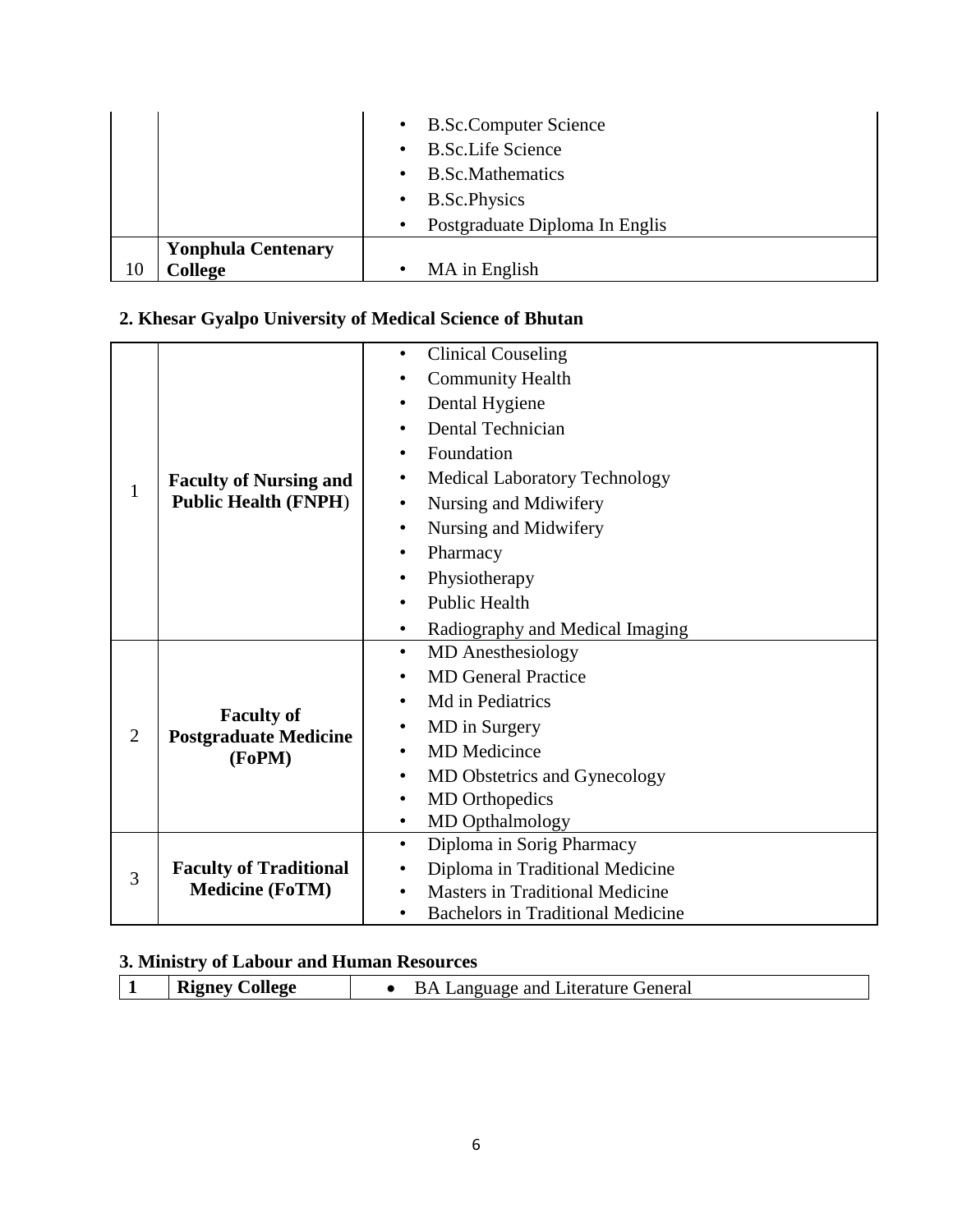## **3. Autonomous Institute**

|   | <b>Jigme Singye</b><br><b>Wangchuck School of</b><br>Law | LL.B./LL.M.<br>$\bullet$                                                                                                                                                                                                                                                                                                                                            |
|---|----------------------------------------------------------|---------------------------------------------------------------------------------------------------------------------------------------------------------------------------------------------------------------------------------------------------------------------------------------------------------------------------------------------------------------------|
| 2 | <b>Royal Institute of</b><br><b>Management</b>           | Master of Business Administration (MBA)<br>$\bullet$<br>Post Graduate Diploma in Financial Management<br>$\bullet$<br>(PGDFM)<br>Post Graduate Diploma in National Law (PGDNL)<br>Post Graduate Diploma in Public Administration<br>$\bullet$<br>(PGDPA)<br>Diploma in Financial Management (DFM)<br>$\bullet$<br>Diploma in Information System (DIMS)<br>$\bullet$ |
|   |                                                          | Diploma in National Law (DNL)                                                                                                                                                                                                                                                                                                                                       |

## **4. Private Institutions**

|                |                                 | Bachelor of Arts in Develpoment Economics<br>Bachelor of Arts in English Studies<br>Bachelor of Science in Environmental Management<br>Bachelor of Arts in History & Dzongkha<br>Bachelor of Arts in Political Science & Sociology<br>Bachelor of Arts in English & Dzongkha |
|----------------|---------------------------------|------------------------------------------------------------------------------------------------------------------------------------------------------------------------------------------------------------------------------------------------------------------------------|
| 1              | <b>Royal Thimphu College</b>    | Bachelor of Arts in English & Environmental<br><b>Studies</b>                                                                                                                                                                                                                |
|                |                                 | Bachelor of Arts in Economics & Environmental<br><b>Studies</b>                                                                                                                                                                                                              |
|                |                                 | <b>Business Foundation</b>                                                                                                                                                                                                                                                   |
|                |                                 | <b>Bachelor of Commerce</b>                                                                                                                                                                                                                                                  |
|                |                                 | <b>Bachelor of Business Administration</b>                                                                                                                                                                                                                                   |
|                |                                 | <b>Bachelor of Computer Application</b>                                                                                                                                                                                                                                      |
| $\overline{2}$ | <b>Reldri Academy of</b>        | General Nursing and Midwifery                                                                                                                                                                                                                                                |
|                | <b>Health Sciences</b>          |                                                                                                                                                                                                                                                                              |
| 3              |                                 | <b>B</b> Com                                                                                                                                                                                                                                                                 |
|                | <b>Norbuling Rigter College</b> | <b>BBA</b>                                                                                                                                                                                                                                                                   |

*(Source: [www.dahe.gov.bt/tess,](http://www.dahe.gov.bt/tess) retrieved on 20th December 2017)*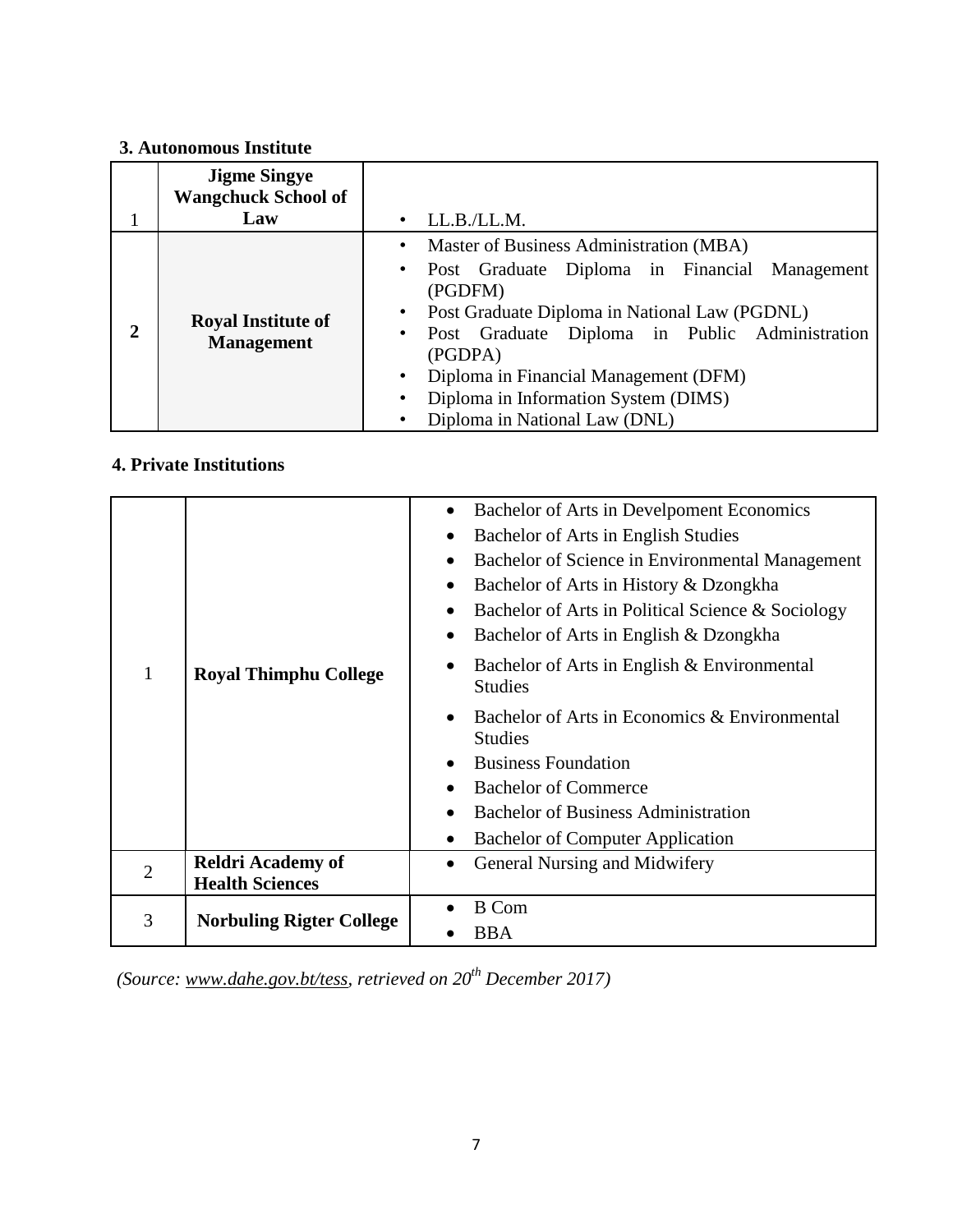| Year | <b>Male</b> | <b>Female</b> | <b>Total</b> | No. of students |
|------|-------------|---------------|--------------|-----------------|
|      |             |               |              | passed          |
| 2013 | 5083        | 4750          | 9833         |                 |
| 2014 | 5300        | 5952          | 10252        | 9163            |
| 2015 | 4979        | 4972          | 9951         | 8855            |
| 2016 | 5162        | 5248          | 10410        | 8830            |
| 2017 | 5247        | 5030          | 10145        | 9280            |

*(Source: BCSEA as of Sept, 2017)*



A total of 9833 students appeared Bhutan Higher Secondary Examination (BHSE) in 2013, 10,252 students in 2014 and 9951 students in 2015, 10410 students in 2016 and 10277 students in 2017.

The existing statistics shows that there is a slight decrease in number of students who appeared BHSE in 2017 as compared to 2016. In addition, there was more number of male as compared to female students. The percentage of female was 48.9% in 2017.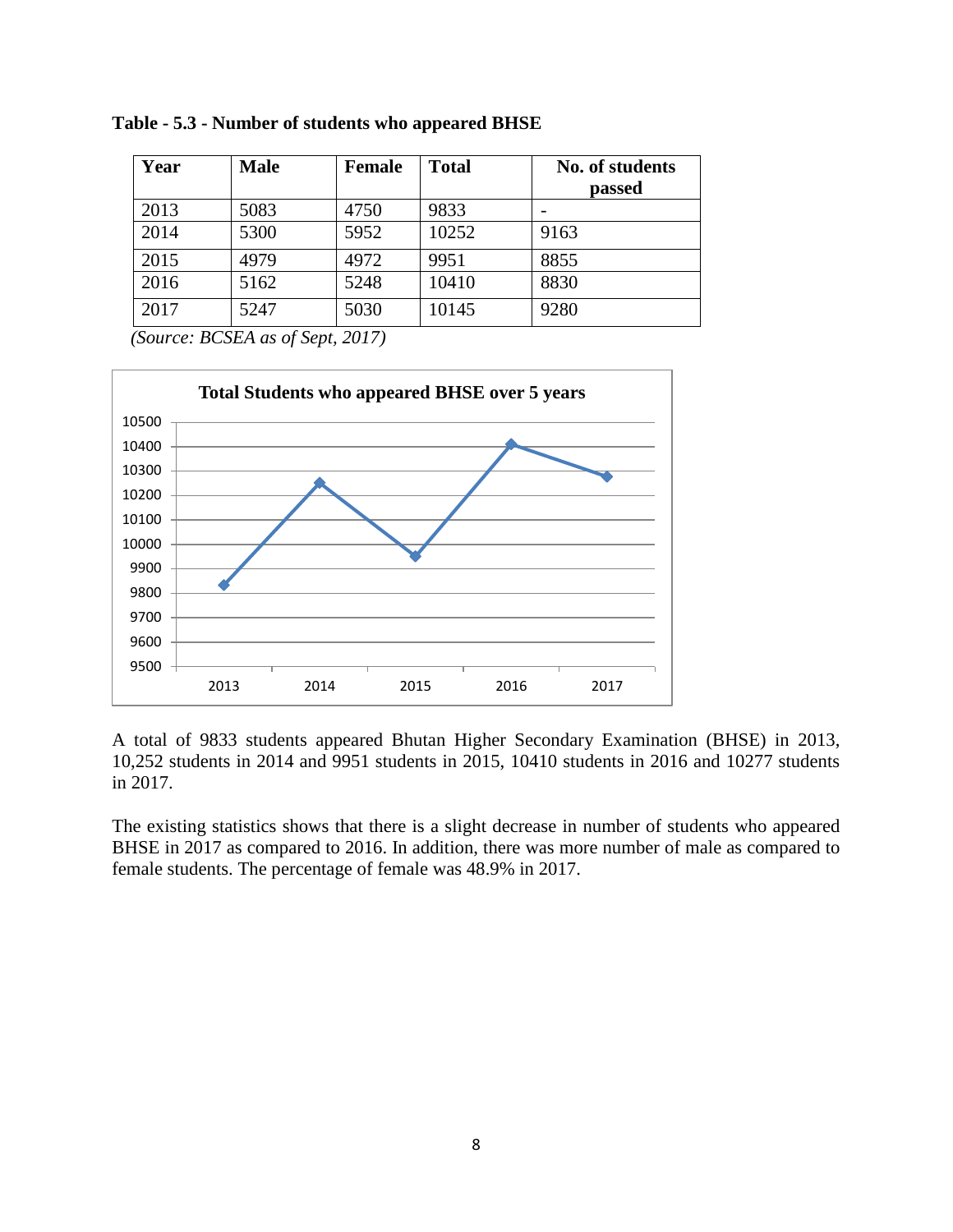| <b>Name</b><br><b>of</b><br>colleges | <b>RGOB</b>      | <b>Self-funding</b> | <b>Other</b><br>funding | <b>Total</b> |
|--------------------------------------|------------------|---------------------|-------------------------|--------------|
| <b>CLCS</b>                          | 399              | 27                  | $\boldsymbol{0}$        | 426          |
| <b>CNR</b>                           | 246              | 57                  | $\overline{7}$          | 310          |
| <b>CST</b>                           | 225              | 79                  | $\overline{0}$          | 304          |
| <b>GCBS</b>                          | 431              | 183                 | $\boldsymbol{0}$        | 614          |
| <b>GCIT</b>                          | 79               | $\mathbf{0}$        | $\boldsymbol{0}$        | 79           |
| <b>JNEC</b>                          | 383              | 75                  | $\overline{0}$          | 458          |
| <b>PCE</b>                           | 216              | 11                  | $\boldsymbol{0}$        | 227          |
| RC                                   | 12               | $\boldsymbol{0}$    | $\boldsymbol{0}$        | 12           |
| <b>SCE</b>                           | 205              | 36                  | $\overline{0}$          | 241          |
| <b>SC</b>                            | 469              | 79                  | $\overline{0}$          | 548          |
| <b>YCC</b>                           | 32               | $\boldsymbol{0}$    | $\boldsymbol{0}$        | 32           |
| <b>FNPH</b>                          | 151              | $\boldsymbol{0}$    | $\boldsymbol{0}$        | 151          |
| FoPM                                 | 11               | $\boldsymbol{0}$    | $\boldsymbol{0}$        | 11           |
| FoTM                                 | 23               | $\overline{2}$      | $\overline{0}$          | 25           |
| <b>RIM</b>                           | 82               | 80                  | $\boldsymbol{0}$        | 162          |
| <b>JSWSL</b>                         | 25               | $\boldsymbol{0}$    | $\boldsymbol{0}$        | 25           |
| <b>NRC</b>                           | $\boldsymbol{0}$ | 85                  | 6                       | 91           |
| <b>RAHS</b>                          | $\boldsymbol{0}$ | 14                  | $\boldsymbol{0}$        | 14           |
| <b>RTC</b>                           | 24               | 301                 | 63                      | 388          |
| <b>Total</b>                         | 3013             | 1029                | 76                      | 4118         |

**Table: 5.4- Total intake of students in 2017**

*(Source: [www.dahe.gov.bt/tess,](http://www.dahe.gov.bt/tess) retrieved on 20th December 2017)*

The total intake in 2017 was 4118 of which 1029 were self- financing students studying in various colleges in Bhutan. Gaedu College of Businesses Studies enrolled the highest number of students in 2017 with 614 students which were about 14.91% of the total intake.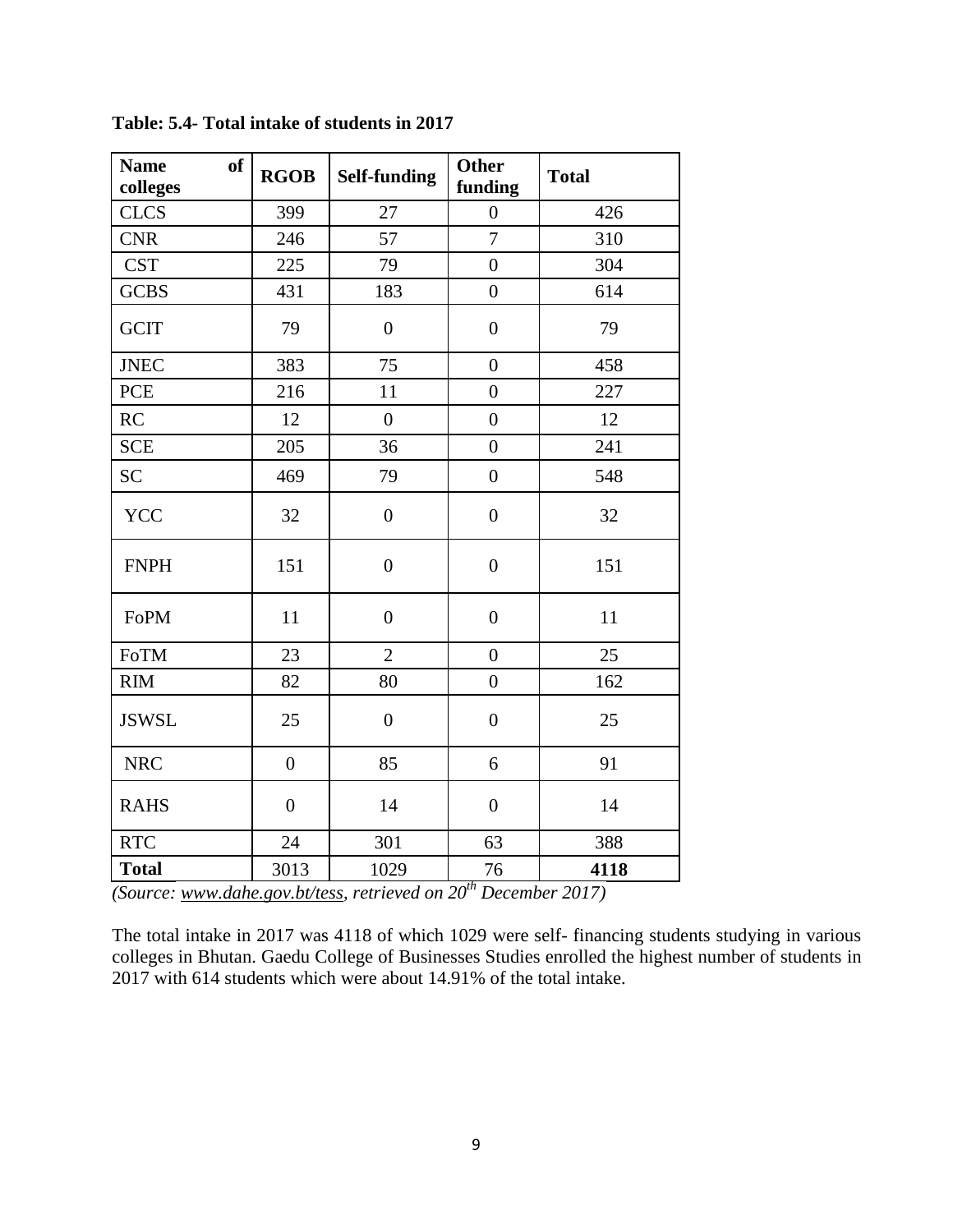| <b>Sl</b><br>N <sub>0</sub> | <b>Colleges</b>                                   | <b>RGoB</b> funding |                |                |                  | <b>Self-funding</b> |                  |                  | <b>Other funding</b>     |                  | <b>Grand</b> total |              |              |  |
|-----------------------------|---------------------------------------------------|---------------------|----------------|----------------|------------------|---------------------|------------------|------------------|--------------------------|------------------|--------------------|--------------|--------------|--|
|                             |                                                   | M                   | $\mathbf{F}$   | <b>Total</b>   | M                | $\mathbf F$         | <b>Total</b>     | M                | $\mathbf{F}$             | <b>Total</b>     | M                  | $\mathbf{F}$ | <b>Total</b> |  |
| $\mathbf{1}$                | <b>CLCS</b>                                       | 613                 | 551            | 1164           | 34               | 64                  | 98               | $\overline{0}$   | $\boldsymbol{0}$         | $\overline{0}$   | 647                | 615          | 1262         |  |
| $\overline{2}$              | <b>CNR</b>                                        | 269                 | 245            | 514            | 65               | 71                  | 136              | 13               | $\overline{\mathcal{A}}$ | 17               | 347                | 320          | 667          |  |
| 3                           | <b>CST</b>                                        | 656                 | 189            | 845            | 132              | 83                  | 215              | $\overline{0}$   | $\mathbf{0}$             | $\boldsymbol{0}$ | 788                | 272          | 1060         |  |
| 4                           | <b>GCBS</b>                                       | 577                 | 454            | 1031           | 211              | 184                 | 395              | $\overline{0}$   | $\mathbf{0}$             | $\overline{0}$   | 788                | 638          | 1426         |  |
| 5                           | <b>GCIT</b>                                       | 39                  | 40             | 79             | $\overline{0}$   | $\boldsymbol{0}$    | $\overline{0}$   | $\overline{0}$   | $\boldsymbol{0}$         | $\overline{0}$   | 39                 | 40           | 79           |  |
| 6                           | <b>JNEC</b>                                       | 495                 | 239            | 734            | 104              | 51                  | 155              | $\overline{0}$   | $\mathbf{0}$             | $\boldsymbol{0}$ | 599                | 290          | 889          |  |
| $\tau$                      | <b>PEC</b>                                        | 389                 | 473            | 862            | 55               | 52                  | 107              | $\overline{0}$   | $\overline{0}$           | $\overline{0}$   | 444                | 525          | 969          |  |
| 8                           | <b>SEC</b>                                        | 464                 | 491            | 955            | 85               | 119                 | 204              | $\overline{0}$   | $\boldsymbol{0}$         | $\overline{0}$   | 549                | 610          | 1159         |  |
| 9                           | <b>SC</b>                                         | 721                 | 671            | 1392           | 117              | 129                 | 246              | $\overline{0}$   | $\boldsymbol{0}$         | $\boldsymbol{0}$ | 838                | 800          | 1638         |  |
| 10                          | YCC                                               | 21                  | 11             | 32             | $\overline{0}$   | $\mathbf{0}$        | $\overline{0}$   |                  | $\overline{0}$           | $\overline{0}$   | 21                 | 11           | 32           |  |
|                             | <b>Total</b>                                      | 4244                | 3364           | 7608           | 803              | 753                 | 1556             | 13               | 4                        | 17               | 5060               | 4121         | 9181         |  |
| 11                          | <b>FNPH</b>                                       | 192                 | 212            | 404            | 9                | 16                  | 25               | $\overline{0}$   | $\overline{0}$           | $\overline{0}$   | 201                | 228          | 429          |  |
| 12                          | FoPM                                              | 21                  | 9              | 30             | $\overline{0}$   | $\boldsymbol{0}$    | $\overline{0}$   | $\boldsymbol{0}$ | $\mathbf{0}$             | $\overline{0}$   | 21                 | 9            | 30           |  |
| 13                          | FoTM                                              | 51                  | 31             | 82             | 3                | $\overline{4}$      | 7                | $\overline{0}$   | $\overline{0}$           | $\overline{0}$   | 54                 | 35           | 89           |  |
|                             | <b>Total</b>                                      | 264                 | 252            | 516            | 12               | 20                  | 32               | $\boldsymbol{0}$ | $\boldsymbol{0}$         | $\bf{0}$         | 276                | 272          | 548          |  |
| 14                          | RC                                                | 6                   | 6              | 12             | $\bf{0}$         | $\boldsymbol{0}$    | $\bf{0}$         | $\bf{0}$         | $\bf{0}$                 | $\boldsymbol{0}$ | 6                  | 6            | 12           |  |
| 15                          | <b>RIM</b>                                        | 48                  | 34             | 82             | 46               | 34                  | 80               | $\overline{0}$   | $\overline{0}$           | $\overline{0}$   | 94                 | 68           | 162          |  |
| 16                          | <b>JSWSL</b>                                      | 12                  | 13             | 25             | $\boldsymbol{0}$ | $\boldsymbol{0}$    | $\boldsymbol{0}$ | $\boldsymbol{0}$ |                          | $\mathbf{0}$     | 12                 | 13           | 25           |  |
|                             | <b>Total</b>                                      | 60                  | 47             | 107            | 46               | 34                  | 80               | $\bf{0}$         | $\bf{0}$                 | $\bf{0}$         | 106                | 81           | 187          |  |
| 17                          | <b>NRC</b>                                        | $\mathbf{0}$        | $\overline{0}$ | $\overline{0}$ | 36               | 49                  | 85               | 3                | 3                        | 6                | 39                 | 52           | 91           |  |
| 18                          | <b>RAHS</b>                                       | $\mathbf{0}$        | $\mathbf{0}$   | $\mathbf{0}$   | 17               | 35                  | 52               | $\overline{0}$   | $\mathbf{0}$             | $\boldsymbol{0}$ | 17                 | 35           | 52           |  |
| 19                          | <b>RTC</b>                                        | 30                  | 54             | 84             | 444              | 468                 | 912              | 79               | 113                      | 192              | 553                | 635          | 1188         |  |
|                             | <b>Total</b>                                      | 30                  | 54             | 84             | 497              | 552                 | 1049             | 82               | 116                      | 198              | 609                | 722          | 1331         |  |
|                             | <b>Total In-</b><br>Country                       | 4604                | 3723           | 8327           | 1358             | 1359                | 2717             | 95               | 120                      | 215              | 6057               | 5202         | 11259        |  |
| 20                          | Tertiary<br><b>Students</b><br>Studying<br>Abroad | 701                 | 462            | 1163           | 2579             | 2049                | 4628             | $\overline{0}$   | $\overline{0}$           | $\boldsymbol{0}$ | 3280               | 2511         | 5791         |  |
|                             | <b>Grand Total</b>                                | 5305                | 4185           | 9490           | 3937             | 3493                | 7345             | 95               | 120                      | 215              | 9337               | 7713         | 17050        |  |

**Table 5.5- Total intake capacity at tertiary level with source of funding within and outside Bhutan, 2017.**

*(Source: [www.dahe.gov.bt/tess](http://www.dahe.gov.bt/tess) & SSSD, RCSC, ECPF, BSA & Loden Foundation)*

The total number of students in all TEIs in the country for the academic year 2017 was 11,259 (6057 male and 5202 female) and the total number of students within and outside Bhutan was 17050 which include Scholarship and privately funded students (9337 male and 7713 female).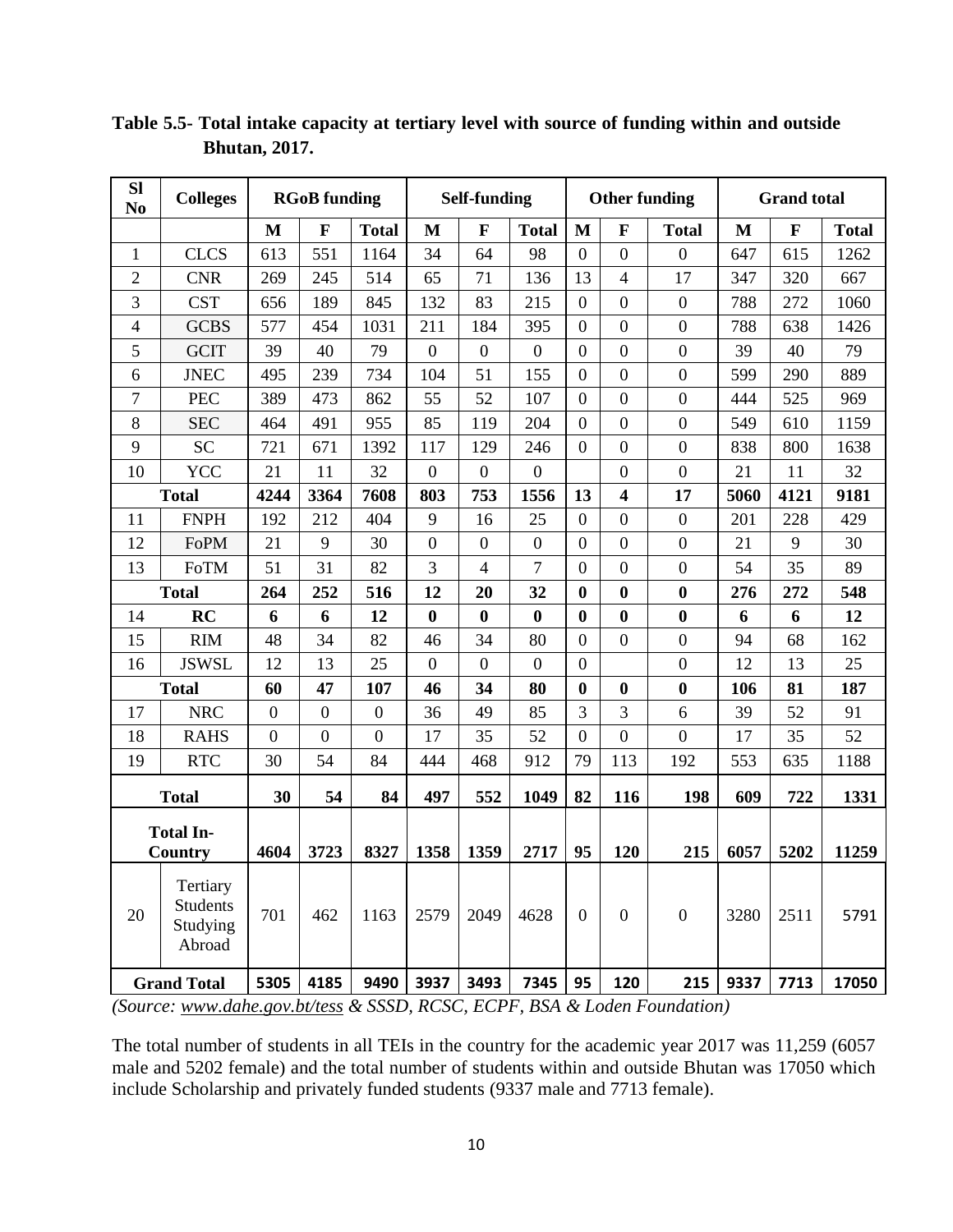| <b>Field of Study</b>                           | <b>Male</b> | <b>Female</b> | <b>Total</b> |
|-------------------------------------------------|-------------|---------------|--------------|
| <b>In-country Students</b>                      |             |               |              |
| Medicine                                        | 293         | 307           | 600          |
| <b>Biological Sceince</b>                       | 347         | 320           | 667          |
| Engineering                                     | 1387        | 562           | 1949         |
| Sceince & Allied Sciences                       | 836         | 202           | 1038         |
| <b>Total</b>                                    | 2863        | 1391          | 4254         |
| Ex Country student (Scholarship & Self-funding) |             |               |              |
| Medicine                                        | 365         | 446           | 811          |
| <b>Biological Sceince</b>                       | 146         | 75            | 221          |
| Engineering                                     | 964         | 362           | 1326         |
| <b>Total</b>                                    | 1475        | 883           | 2358         |
| <b>Grand Total</b>                              | 4338        | 2274          | 6612         |

**Table 5.6 – Students Enrolled in STEM subjects within and outside, Bhutan, 2017.**

The total number of students enrolled in STEM subjects within country were 4254 (2863 male and 1391 female) while, the total number of students enrolled in STEM subjects within and outside Bhutan were 6612 (4338 male and 2274 female).

**Table 5.7 Key Tertiary Education Indicators, 2017**

| Sl.no          | <b>Indicators</b>                                                                                                                                                       | <b>Male</b> | <b>Female</b> | <b>Total</b> |
|----------------|-------------------------------------------------------------------------------------------------------------------------------------------------------------------------|-------------|---------------|--------------|
| 1              | Gross Enrolment Ratio (GER) at tertiary level within<br>Bhutan (19-21 years old)<br>* Denominator used 41669 from Department of Civil<br>Registration and Census. MoHCA | 14.54%      | 12.48%        | 27.02%       |
| 2              | Gross Enrolment Ratio (GER) at tertiary level within<br>and outside Bhutan (19-21 years old)                                                                            | 22.41%      | 18.51%        | 40.92%       |
| 3              | Gross Enrolment Ratio (GER) at tertiary level within<br>Bhutan (19-23 years old)<br>*Denominator used 69765 from Department of Civil<br>Registration and Census. MoHCA  | 8.68%       | 7.46%         | 16.14%       |
| $\overline{4}$ | Gross Enrolment Ratio (GER) at tertiary level within<br>& outside Bhutan (19-23 years old)                                                                              | 13.38%      | 11.06%        | 24.44%       |
| 5              | Percentage of Tertiary Students Studying abroad                                                                                                                         | 29.49%      | 36.50%        | 33.96        |
| 6              | Percentage of Self- funding students within Bhutan                                                                                                                      |             |               | 24.13%       |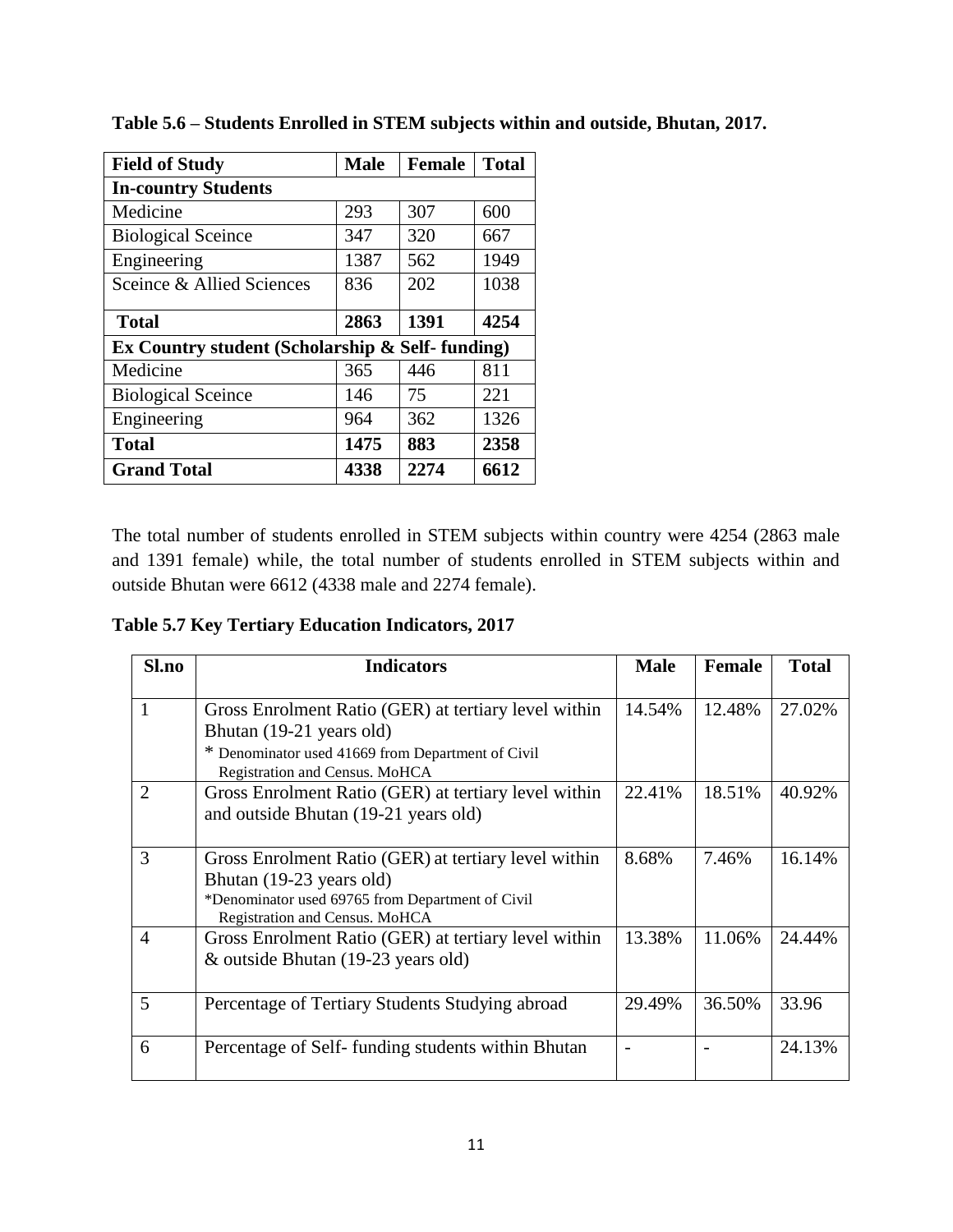| $\overline{7}$ | Percentage of Self-funding within and outside<br><b>Bhutan</b>                  |       |       | 43.08% |
|----------------|---------------------------------------------------------------------------------|-------|-------|--------|
| 8              | Percentage of Self-funding Students in Public TEIs<br>within Bhutan             |       |       | 16.82% |
| 8              | Gender Parity Index in tertiary education within<br><b>Bhutan</b>               |       |       | 0.86   |
| 9              | Gender Parity Index in tertiary education within and<br>outside Bhutan          |       |       | 0.83   |
| 10             | Percentage of students studying in Private TEIs<br>within Bhutan                |       |       | 11.82% |
| 11             | Percentage of students enrolled in STEM<br>programmes within and outside Bhutan | 38.53 | 20.20 | 58.73% |
| 12             | Percentage of female students enrolled in STEM<br>programmes within Bhutan.     |       |       | 26.74% |

**Table 5.8 – Programme level wise statistics at tertiary level within Bhutan, 2017.**

| <b>Programme Level</b>    | <b>Male</b> | <b>Female</b> | <b>Total</b> |
|---------------------------|-------------|---------------|--------------|
| Diploma                   | 857         | 645           | 1502         |
| <b>Bachelor</b>           | 3918        | 3491          | 7409         |
| <b>Bachelor Honours</b>   | 825         | 784           | 1609         |
| Post Graduate Certificate | 17          | 13            | 30           |
| Post Graduate Diploma     | 235         | 192           | 427          |
| Master                    | 184         | 68            | 252          |
| Doctorate                 | 21          | 9             | 30           |
| <b>Total</b>              | 6057        | 5202          | 11259        |

*(Source: [www.dahe.gov.bt/tess,](http://www.dahe.gov.bt/tess) retrieved on 20th December 2017)*

The number of students pursuing bachelor degree is the highest as of 2017 with 7409 students in the colleges/ institutes in Bhutan followed by students undergoing bachelor degree honours. The number of students pursuing post graduate certificate programme and doctorate are the least with 30 students each.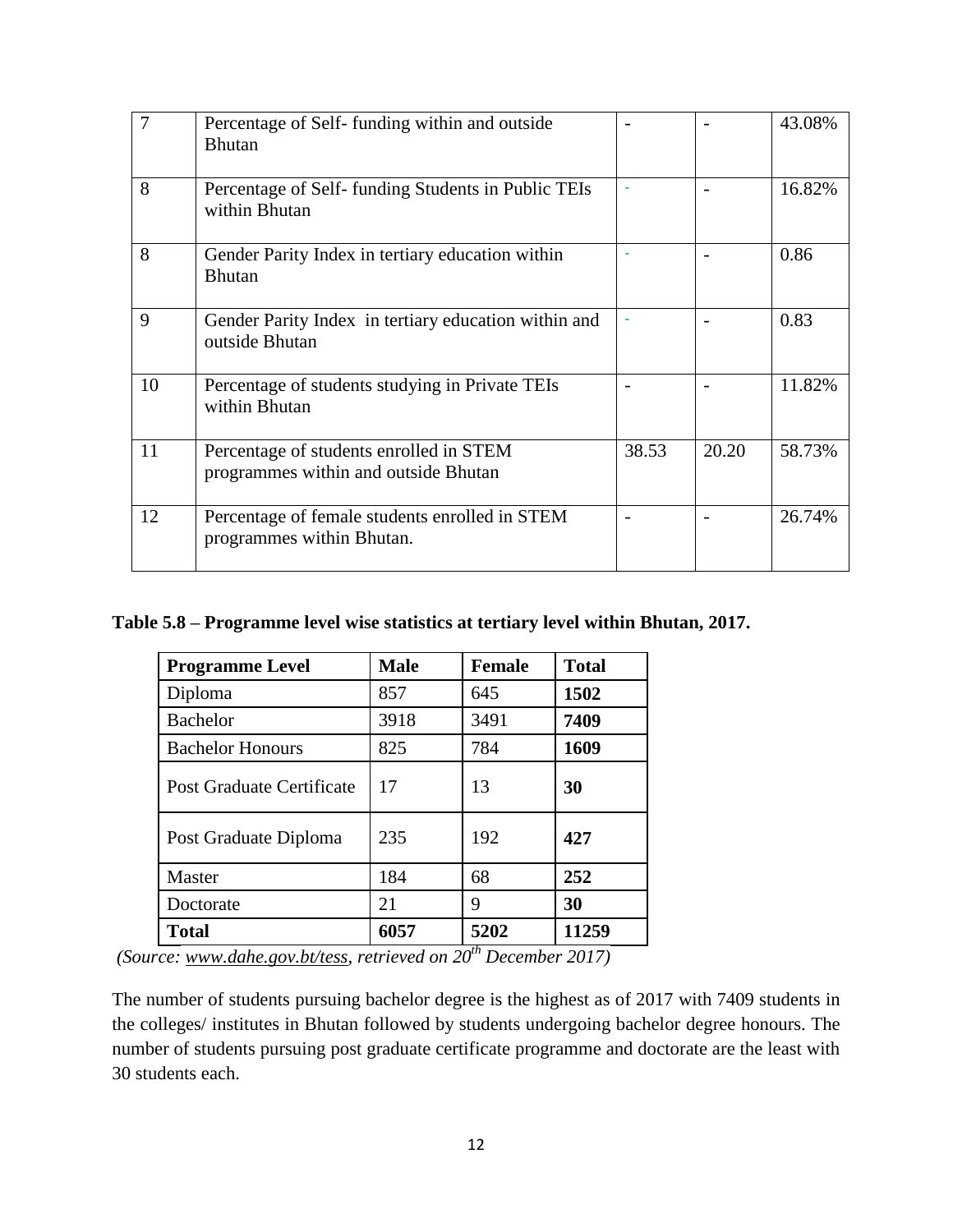| Year                    |                | <b>RGoB</b> - funding |                | <b>Self</b> - funding |                  |                  |                  | <b>Other</b> - funding |                  |                | <b>Total</b>   |                |  |  |
|-------------------------|----------------|-----------------------|----------------|-----------------------|------------------|------------------|------------------|------------------------|------------------|----------------|----------------|----------------|--|--|
|                         | Male           | Female                | Total          | Male                  | Female           | Total            | Male             | Total<br>Female        |                  |                | Female         | Total          |  |  |
| <b>Bachelor</b>         |                |                       |                |                       |                  |                  |                  |                        |                  |                |                |                |  |  |
| Bachelors-              | 981            | 778                   | 1759           | 404                   | 379              | 783              | 34               | 38                     | 72               | 1419           | 1195           | 2614           |  |  |
| 1st Year                |                |                       |                |                       |                  |                  |                  |                        |                  |                |                |                |  |  |
| Bachelors-              | 662            | 510                   | 1172           | 214                   | 278              | 492              | 23               | 35                     | 58               | 899            | 823            | 1722           |  |  |
| 2nd Year                |                |                       |                |                       |                  |                  |                  |                        |                  |                |                |                |  |  |
| Bachelors-              | 760            | 655                   | 1415           | 276                   | 274              | 550              | 34               | 46                     | 80               | 1070           | 975            | 2045           |  |  |
| 3rd Year                |                |                       |                |                       |                  |                  |                  |                        |                  |                |                |                |  |  |
| Bachelors-              | 271            | 256                   | 527            | 85                    | 81               | 166              | $\boldsymbol{0}$ | $\boldsymbol{0}$       | $\overline{0}$   | 356            | 337            | 693            |  |  |
| 4th Year                |                |                       |                |                       |                  |                  |                  |                        |                  |                |                |                |  |  |
| Bachelors-<br>5th Year  | 132            | 120                   | 252            | 42                    | 41               | 83               | $\boldsymbol{0}$ | $\boldsymbol{0}$       | $\boldsymbol{0}$ | 174            | 161            | 335            |  |  |
| <b>Total</b>            | 2806           | 2319                  | 5125           | 1021                  | 1053             | 2074             | 91               | 119                    | 210              | 3918           | 3491           | 7409           |  |  |
|                         |                |                       |                |                       |                  |                  |                  |                        |                  |                |                |                |  |  |
| <b>Bachelor Honours</b> |                |                       |                |                       |                  |                  |                  |                        |                  |                |                |                |  |  |
| <b>Bachelor</b>         | 261            | 208                   | 469            | 39                    | 40               | 79               | $\boldsymbol{0}$ | $\boldsymbol{0}$       | $\overline{0}$   | 300            | 248            | 548            |  |  |
| Honours-                |                |                       |                |                       |                  |                  |                  |                        |                  |                |                |                |  |  |
| 1st Year                |                |                       |                |                       |                  |                  |                  |                        |                  |                |                |                |  |  |
| <b>Bachelor</b>         | 242            | 217                   | 459            | 46                    | 41               | 87               | $\boldsymbol{0}$ | $\mathbf{0}$           | $\boldsymbol{0}$ | 288            | 258            | 546            |  |  |
| Honours-                |                |                       |                |                       |                  |                  |                  |                        |                  |                |                |                |  |  |
| 2nd Year                |                |                       |                |                       |                  |                  |                  |                        |                  |                |                |                |  |  |
| <b>Bachelor</b>         | 189            | 222                   | 411            | 32                    | 48               | 80               | $\boldsymbol{0}$ | $\mathbf{0}$           | $\boldsymbol{0}$ | 221            | 270            | 491            |  |  |
| Honours-                |                |                       |                |                       |                  |                  |                  |                        |                  |                |                |                |  |  |
| 3rd Year                |                |                       |                |                       |                  |                  |                  |                        |                  |                |                |                |  |  |
| <b>Bachelor</b>         | 16             | 8                     | 24             | $\mathbf{0}$          | $\mathbf{0}$     | $\overline{0}$   | $\boldsymbol{0}$ | $\mathbf{0}$           | $\overline{0}$   | 16             | 8              | 24             |  |  |
| Honours-<br>4th Year    |                |                       |                |                       |                  |                  |                  |                        |                  |                |                |                |  |  |
| <b>Total</b>            | 708            | 655                   | 1363           | 117                   | 129              | 246              | $\bf{0}$         | $\bf{0}$               | $\boldsymbol{0}$ | 825            | 784            | 1609           |  |  |
|                         |                |                       |                |                       |                  |                  |                  |                        |                  |                |                |                |  |  |
| <b>Diploma</b>          |                |                       |                |                       |                  |                  |                  |                        |                  |                |                |                |  |  |
| Diploma-                | 292            | 235                   | 527            | 50                    | 35               | 85               | $\boldsymbol{0}$ | $\boldsymbol{0}$       | $\boldsymbol{0}$ | 342            | 270            | 612            |  |  |
| 1st Year                |                |                       |                |                       |                  |                  |                  |                        |                  |                |                |                |  |  |
| Diploma-                | 322            | 202                   | 524            | 64                    | 50               | 114              | $\Omega$         | $\mathbf{0}$           | $\mathbf{0}$     | 386            | 252            | 638            |  |  |
| 2nd Year                |                |                       |                |                       |                  |                  |                  |                        |                  |                |                |                |  |  |
| Diploma-                | 124            | 115                   | 239            | $\overline{5}$        | $\overline{8}$   | 13               | $\boldsymbol{0}$ | $\overline{0}$         | $\overline{0}$   | 129            | 123            | 252            |  |  |
| 3rd Year                |                |                       |                |                       |                  |                  |                  |                        |                  |                |                |                |  |  |
| <b>Total</b>            | 738            | 552                   | 1290           | 119                   | 93               | 212              | $\bf{0}$         | $\bf{0}$               | $\bf{0}$         | 857            | 645            | 1502           |  |  |
| <b>Doctorate</b>        |                |                       |                |                       |                  |                  |                  |                        |                  |                |                |                |  |  |
| Doctorate-              | $\tau$         | $\overline{4}$        | 11             | $\overline{0}$        | $\boldsymbol{0}$ | $\boldsymbol{0}$ | $\mathbf{0}$     | $\boldsymbol{0}$       | $\boldsymbol{0}$ | $\tau$         | $\overline{4}$ | 11             |  |  |
| 1st year                |                |                       |                |                       |                  |                  |                  |                        |                  |                |                |                |  |  |
| Doctorate-              | $\overline{4}$ | $\overline{3}$        | $\overline{7}$ | $\overline{0}$        | $\overline{0}$   | $\boldsymbol{0}$ | $\boldsymbol{0}$ | $\boldsymbol{0}$       | $\boldsymbol{0}$ | $\overline{4}$ | $\overline{3}$ | $\overline{7}$ |  |  |
| 2nd Year                |                |                       |                |                       |                  |                  |                  |                        |                  |                |                |                |  |  |
| Doctorate-              | $\overline{4}$ | $\mathbf{1}$          | 5              | $\boldsymbol{0}$      | $\boldsymbol{0}$ | $\boldsymbol{0}$ | $\boldsymbol{0}$ | $\boldsymbol{0}$       | $\boldsymbol{0}$ | $\overline{4}$ | $\mathbf{1}$   | 5              |  |  |
| 3rd Year                |                |                       |                |                       |                  |                  |                  |                        |                  |                |                |                |  |  |

# **Table 5.9 - Tertiary students by year and programme level in country, 2017**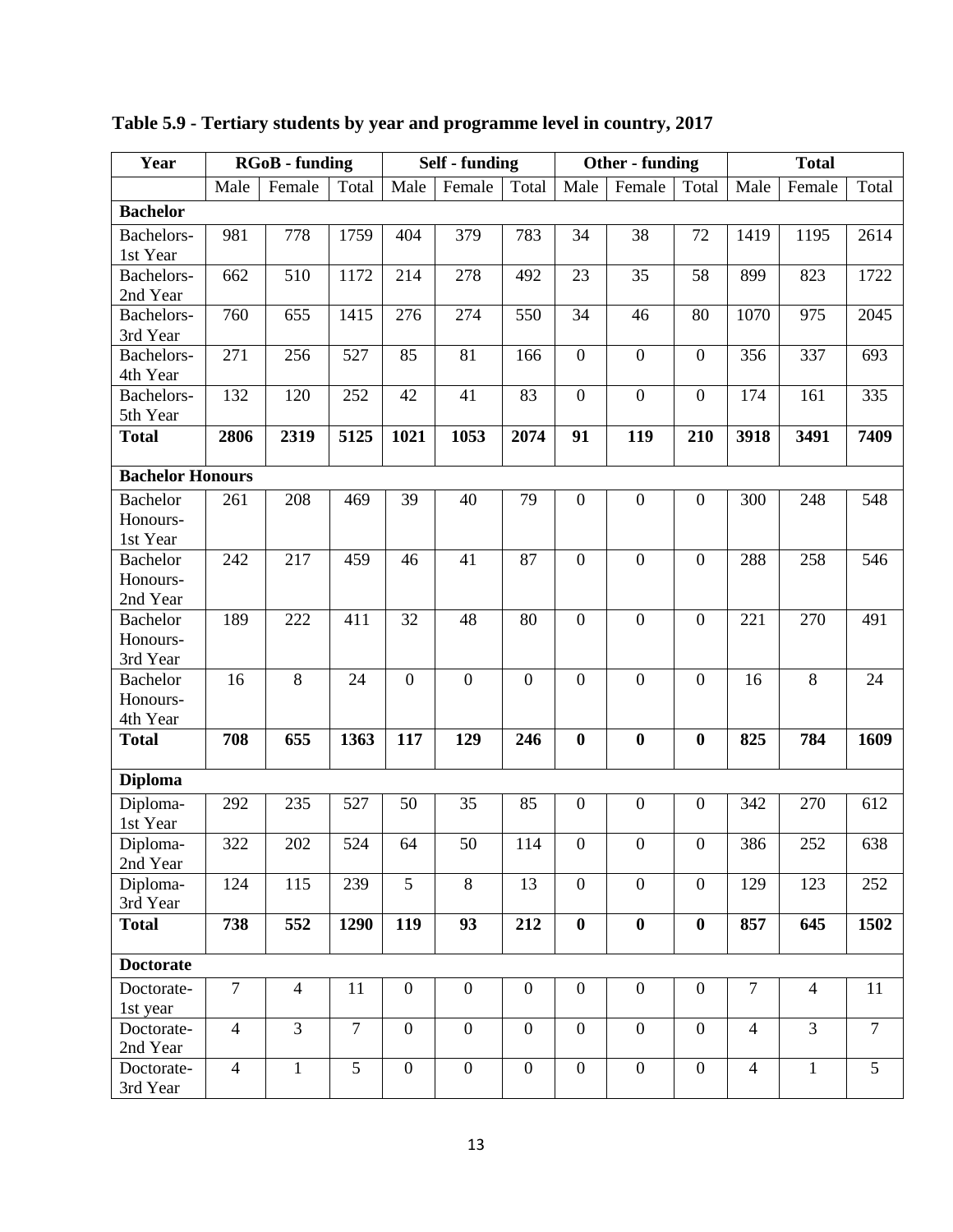| Doctorate-<br>4th Year           | 6    |          | 7    | $\mathbf{0}$     | $\overline{0}$ | $\overline{0}$   | $\overline{0}$          | $\overline{0}$ | $\mathbf{0}$            | 6    | 1        | 7     |
|----------------------------------|------|----------|------|------------------|----------------|------------------|-------------------------|----------------|-------------------------|------|----------|-------|
| <b>Total</b>                     | 21   | 9        | 30   | $\bf{0}$         | $\bf{0}$       | $\bf{0}$         | $\bf{0}$                | $\bf{0}$       | $\bf{0}$                | 21   | 9        | 30    |
| <b>Master</b>                    |      |          |      |                  |                |                  |                         |                |                         |      |          |       |
| Masters-<br>1st Year             | 105  | 45       | 150  | 20               | 10             | 30               | $\overline{\mathbf{3}}$ | 1              | $\overline{\mathbf{4}}$ | 128  | 56       | 184   |
| Masters-<br>2nd Year             | 35   | 12       | 47   | $\bf{0}$         | $\bf{0}$       | $\bf{0}$         | $\mathbf{1}$            | $\bf{0}$       | $\mathbf{1}$            | 36   | 12       | 48    |
| Masters-<br>3rd Year             | 20   | $\bf{0}$ | 20   | $\bf{0}$         | $\bf{0}$       | $\boldsymbol{0}$ | $\bf{0}$                | $\bf{0}$       | $\bf{0}$                | 20   | $\bf{0}$ | 20    |
| <b>Total</b>                     | 160  | 57       | 217  | 20               | 10             | 30               | $\overline{\mathbf{4}}$ | 1              | 5                       | 184  | 68       | 252   |
| <b>Post Graduate Certificate</b> |      |          |      |                  |                |                  |                         |                |                         |      |          |       |
| Post<br>Graduate<br>Certificate  | 17   | 13       | 30   | $\boldsymbol{0}$ | $\overline{0}$ | $\overline{0}$   | $\mathbf{0}$            | $\overline{0}$ | $\mathbf{0}$            | 17   | 13       | 30    |
| <b>Post Graduate Diploma</b>     |      |          |      |                  |                |                  |                         |                |                         |      |          |       |
| Post<br>Graduate<br>Diploma      | 154  | 118      | 272  | 81               | 74             | 155              | $\overline{0}$          | $\overline{0}$ | $\overline{0}$          | 235  | 192      | 427   |
| <b>Total</b>                     | 4604 | 3723     | 8327 | 1358             | 1359           | 2717             | 95                      | 120            | 215                     | 6057 | 5202     | 11259 |

*(Source: [www.dahe.gov.bt/tess,](http://www.dahe.gov.bt/tess) retrieved on 20th December 2017)*

| <b>Field of study</b>              | <b>Male</b> | Female | <b>Total</b> |
|------------------------------------|-------------|--------|--------------|
| Engineering                        | 1387        | 562    | 1949         |
| Management                         | 67          | 42     | 109          |
| <b>Business and Commerce</b>       | 1125        | 990    | 2115         |
| Education                          | 993         | 1135   | 2128         |
| Arts                               | 1317        | 1420   | 2737         |
| Law                                | 39          | 39     | 78           |
| <b>Science and Allied Sciences</b> | 836         | 707    | 1543         |
| Medicines                          | 75          | 44     | 119          |
| <b>Nursing</b>                     | 81          | 121    | 202          |
| Public Health                      | 22          | 32     | 54           |
| <b>Allied Health Professional</b>  | 115         | 110    | 225          |
| <b>Total</b>                       | 6057        | 5202   | 11259        |

|  |  |  |  | Table. 5.10- Tertiary students by field of study and gender in country, 2017 |
|--|--|--|--|------------------------------------------------------------------------------|
|  |  |  |  |                                                                              |

*(Source: [www.dahe.gov.bt/tess,](http://www.dahe.gov.bt/tess) retrieved on 20th December 2017)*

It is seen that the maximum number of students are enrolled in Arts with 2737 students and the least number is in public health with 54 students. The table 5.10 shows the students availing tertiary education by the field of study within the country.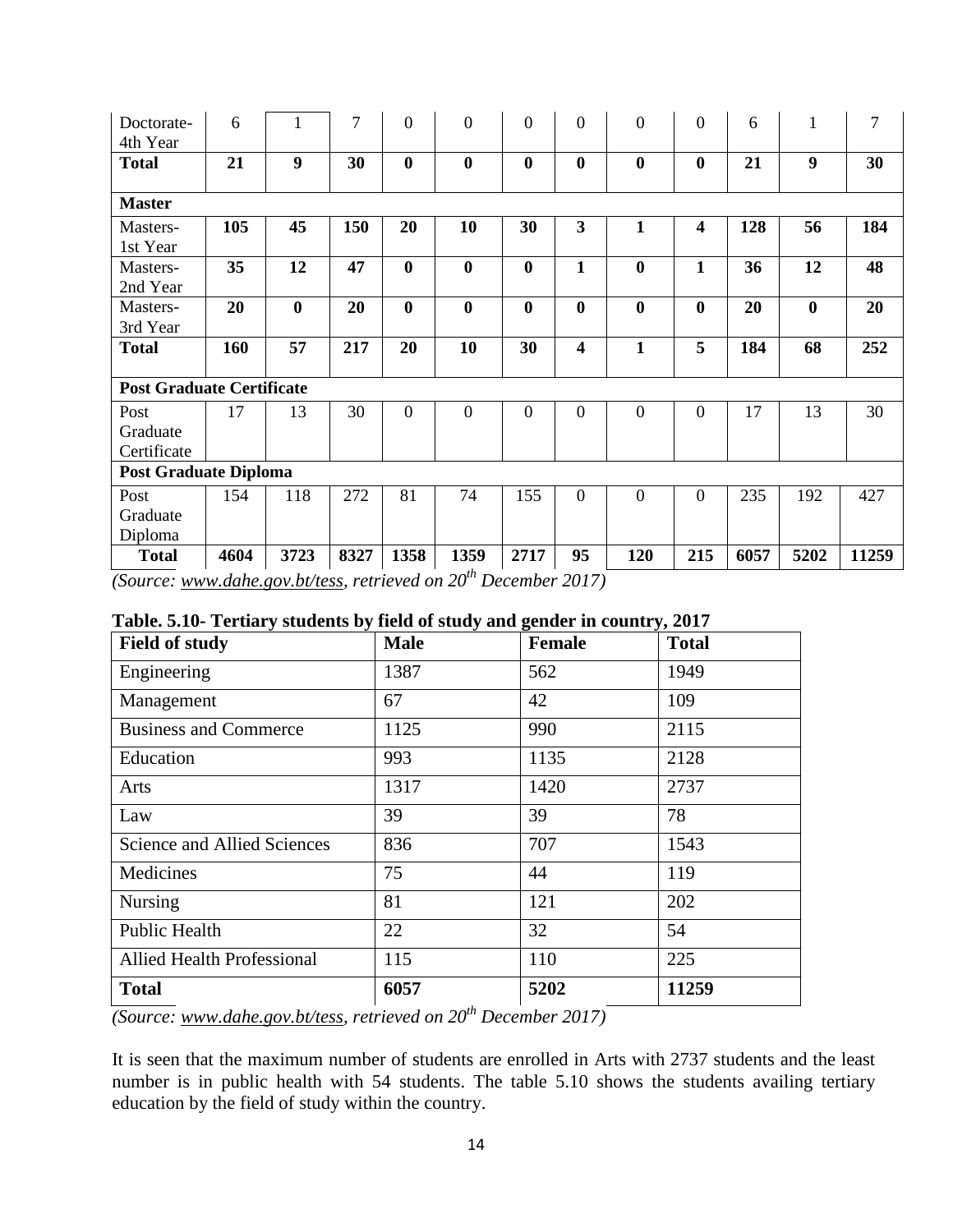#### **Tertiary students on scholarship abroad**

Every year, the RGoB provides Scholarships for class Xll graduates to study various academic degrees aboard. Due to limited slots, the selection of the students is done on academic merit basis. Several other funding agencies like the Government of India also provide undergraduate scholarships. The table below shows the number of undergraduate students on scholarships aboard.

| Table. 5.11 - Tertiary students currently studying in various countries on scholarship |  |  |  |  |
|----------------------------------------------------------------------------------------|--|--|--|--|
| coordinated by DAHE, 2017                                                              |  |  |  |  |

| $\mathbf{\Sigma}$<br><u>si</u>                                                                                                                                                                                                                                                                                                                                                                                                                                          | <b>Funding</b><br><b>Agency/Programme</b>  | Australia        | Bangladesh       | Canada           | Cuba             | India          | Korea                   | Malaysia         | Sri Lanka               | <b>Thailand</b> | <b>Bhutan</b>    | Kingdom<br><b>DERECO</b> | USA          | Maldives         | <b>Total</b>            |
|-------------------------------------------------------------------------------------------------------------------------------------------------------------------------------------------------------------------------------------------------------------------------------------------------------------------------------------------------------------------------------------------------------------------------------------------------------------------------|--------------------------------------------|------------------|------------------|------------------|------------------|----------------|-------------------------|------------------|-------------------------|-----------------|------------------|--------------------------|--------------|------------------|-------------------------|
| $\mathbf{1}$                                                                                                                                                                                                                                                                                                                                                                                                                                                            | GOI                                        |                  |                  |                  |                  | 378            |                         |                  |                         |                 |                  |                          |              |                  | 378                     |
| $\overline{2}$                                                                                                                                                                                                                                                                                                                                                                                                                                                          | <b>RGoB</b>                                | 17               | $\overline{2}$   | $\overline{2}$   | $\boldsymbol{0}$ | 3              |                         | 25               | 94                      | 18              |                  | $\overline{4}$           | 9            |                  | 174                     |
| 3                                                                                                                                                                                                                                                                                                                                                                                                                                                                       | <b>APEMS</b>                               |                  | 28               |                  |                  | $\mathbf{1}$   |                         |                  | 66                      |                 |                  |                          |              |                  | 95                      |
| $\overline{4}$                                                                                                                                                                                                                                                                                                                                                                                                                                                          | In - Country RTC                           |                  |                  |                  |                  |                |                         |                  |                         |                 | 85               |                          |              |                  | 85                      |
| 5                                                                                                                                                                                                                                                                                                                                                                                                                                                                       | Queen's Endowment<br>for Cultural Studies  |                  |                  |                  |                  | 50             |                         |                  |                         |                 |                  |                          |              |                  | 50                      |
|                                                                                                                                                                                                                                                                                                                                                                                                                                                                         | <b>Grand Total</b>                         | 17               | 30               | $\overline{2}$   | $\boldsymbol{0}$ | 432            | $\boldsymbol{0}$        | 25               | 160                     | 18              | 85               | 4                        | 9            | $\boldsymbol{0}$ | 782                     |
|                                                                                                                                                                                                                                                                                                                                                                                                                                                                         | <b>Bilateral Scholarships</b>              |                  |                  |                  |                  |                |                         |                  |                         |                 |                  |                          |              |                  |                         |
| 6                                                                                                                                                                                                                                                                                                                                                                                                                                                                       | <b>ICCR</b>                                |                  |                  |                  |                  | 75             |                         |                  |                         |                 |                  |                          |              |                  | 75                      |
| $\mathbf{1}$                                                                                                                                                                                                                                                                                                                                                                                                                                                            | Fulbright                                  |                  |                  |                  |                  |                |                         |                  |                         |                 |                  |                          | $\mathbf{1}$ |                  | $\mathbf{1}$            |
| $\overline{2}$                                                                                                                                                                                                                                                                                                                                                                                                                                                          | Cuban Govt.                                |                  |                  |                  | 12               |                |                         |                  |                         |                 |                  |                          |              |                  | 12                      |
| 3                                                                                                                                                                                                                                                                                                                                                                                                                                                                       | <b>SAARC CHAIR</b>                         |                  |                  |                  |                  | $\overline{4}$ |                         |                  |                         |                 |                  |                          |              | 1                | 5                       |
| $\overline{4}$                                                                                                                                                                                                                                                                                                                                                                                                                                                          | <b>Korean Govt</b>                         |                  |                  |                  |                  |                | 3                       |                  |                         |                 |                  |                          |              |                  | $\overline{\mathbf{3}}$ |
| 5                                                                                                                                                                                                                                                                                                                                                                                                                                                                       | Presidential<br>Scholarships, Sri<br>Lanka |                  |                  |                  |                  |                |                         |                  | $\overline{4}$          |                 |                  |                          |              |                  | $\overline{\mathbf{4}}$ |
| 6                                                                                                                                                                                                                                                                                                                                                                                                                                                                       | <b>AYUSH Scholarship</b>                   |                  |                  |                  |                  |                |                         |                  |                         | $\overline{4}$  |                  |                          |              |                  | $\overline{\mathbf{4}}$ |
| 7                                                                                                                                                                                                                                                                                                                                                                                                                                                                       | Khon Kaen<br>Scholarship                   |                  |                  |                  |                  |                |                         |                  |                         | 5               |                  |                          |              |                  | 5                       |
|                                                                                                                                                                                                                                                                                                                                                                                                                                                                         | <b>Total</b>                               | $\boldsymbol{0}$ | $\boldsymbol{0}$ | $\boldsymbol{0}$ | 12               | 79             | $\overline{\mathbf{3}}$ | $\boldsymbol{0}$ | $\overline{\mathbf{4}}$ | 9               | $\boldsymbol{0}$ | $\boldsymbol{0}$         | $\mathbf{1}$ | $\mathbf{1}$     | 109                     |
|                                                                                                                                                                                                                                                                                                                                                                                                                                                                         | <b>Grand Total</b>                         | 17               | 30               | $\overline{2}$   | 12               | 511            | $\overline{3}$          | 25               | 164                     | 27              | 85               | $\overline{\mathbf{4}}$  | 10           | $\mathbf{1}$     | 891                     |
| (Source: SSSD, DAHE, as of December, 2017)<br>As of 2017, there were 891 undergraduate students pursuing various courses in different countries<br>under RGoB and other presidential scholarship. This also includes those undergraduate students<br>with partial scholarships known as Assistance to Privately Enrolled Medical Students (APEMS)<br>scholarships. As presented in the above tables, majority of these students are pursuing their studies<br>in India. |                                            |                  |                  |                  |                  |                |                         |                  |                         |                 |                  |                          |              |                  |                         |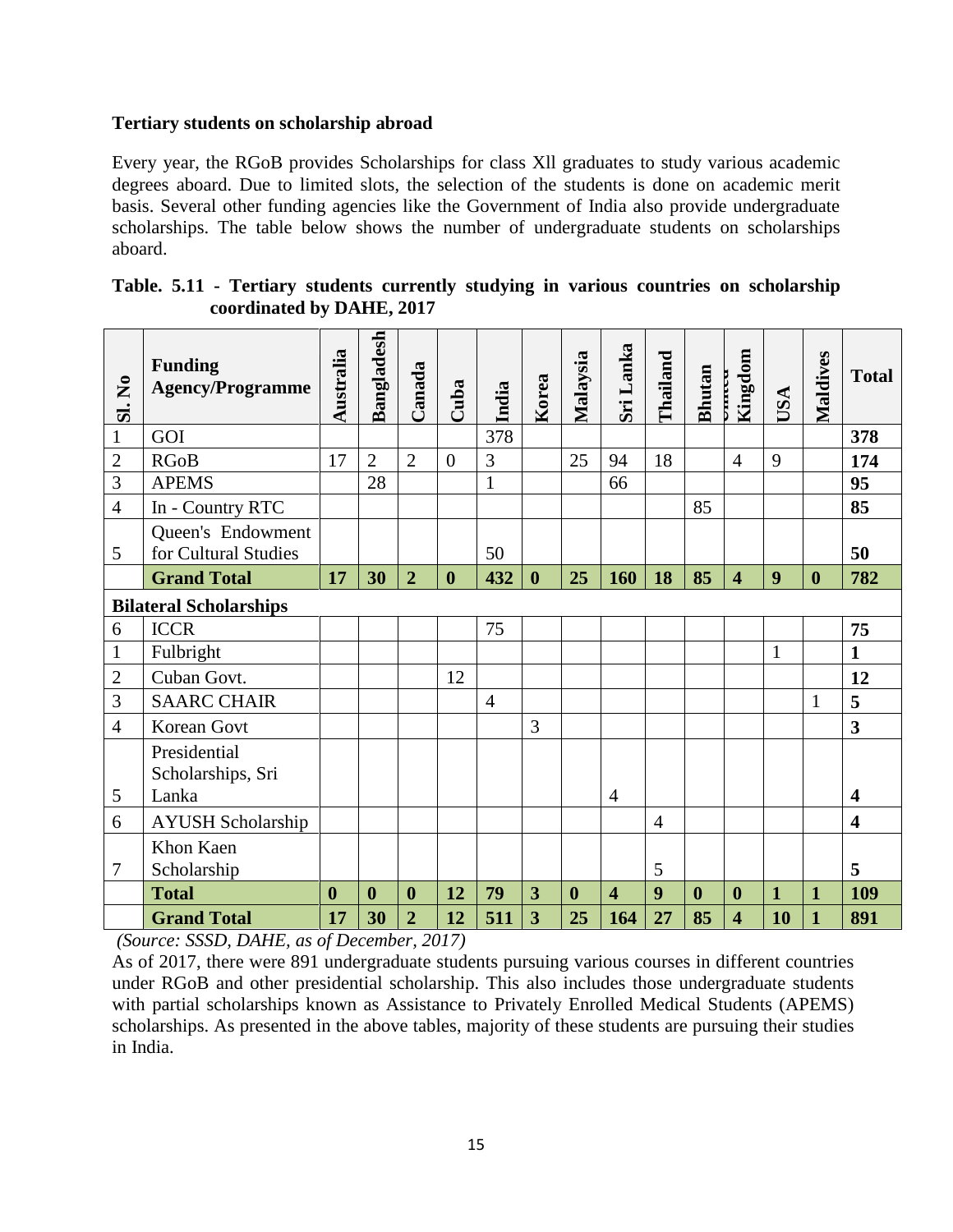|                |                   | <b>Gender</b>    |                  |                |
|----------------|-------------------|------------------|------------------|----------------|
| Sl.no          | <b>Country</b>    | <b>Male</b>      | <b>Female</b>    | <b>Total</b>   |
| $\mathbf{1}$   | Australia         | 32               | 26               | 58             |
| $\overline{2}$ | Austria           | $\overline{3}$   | 1                | $\overline{4}$ |
| 3              | India             | 56               | 15               | 71             |
| $\overline{4}$ | Indonesia         | $\mathbf{1}$     | $\overline{0}$   | $\mathbf{1}$   |
| 5              | Italy             | $\boldsymbol{0}$ | 1                | $\mathbf{1}$   |
| 6              | Japan             | 8                | $\overline{7}$   | 15             |
| 7              | Korea             | $\boldsymbol{0}$ | $\overline{2}$   | $\overline{2}$ |
| 8              | Mongalia          | $\mathbf{1}$     | $\overline{0}$   | $\mathbf{1}$   |
| 9              | Netherland        | $\overline{4}$   | $\mathbf{1}$     | 5              |
| 10             | New Zealand       | $\boldsymbol{0}$ | $\overline{2}$   | $\overline{c}$ |
| 11             | Singapore         | $\mathbf{2}$     | $\mathbf{0}$     | $\overline{c}$ |
| 12             | Sweden            | $\mathbf{1}$     | $\boldsymbol{0}$ | $\mathbf{1}$   |
| 13             | Switzerland       | $\mathbf{1}$     | $\boldsymbol{0}$ | $\mathbf{1}$   |
| 14             | Thailand          | 65               | 25               | 90             |
| 15             | United<br>Kingdom | $\mathbf{1}$     | $\mathbf{1}$     | $\overline{c}$ |
| 16             | <b>USA</b>        | 6                | $\overline{c}$   | 8              |
| 17             | Bangladesh        | $\mathbf{1}$     | $\overline{0}$   | $\mathbf{1}$   |
| 18             | France            | $\mathbf{1}$     | $\mathbf{1}$     | $\overline{c}$ |
| 19             | Germany           | $\overline{2}$   | $\mathbf{1}$     | $\overline{3}$ |
| 20             | Hong Kong         | $\mathbf{1}$     | $\overline{0}$   | $\mathbf{1}$   |
| 21             | Hungary           | $\mathbf{1}$     | $\overline{0}$   | $\mathbf{1}$   |
|                | <b>Total</b>      | 187              | 85               | 272            |

## **Table. 5.12 Tertiary students currently studying in various countries on scholarship coordinated by RCSC, 2017**

*(Source: RCSC, as of December, 2017)*

For the Tertiary postgraduate level RCSC coordinates in providing various Scholarship programmes, currently RCSC has 272 post graduate students pursuing tertiary education abroad. The table 5.12 shows the tertiary students currently studying in various countries on scholarship coordinated by RCSC, 2017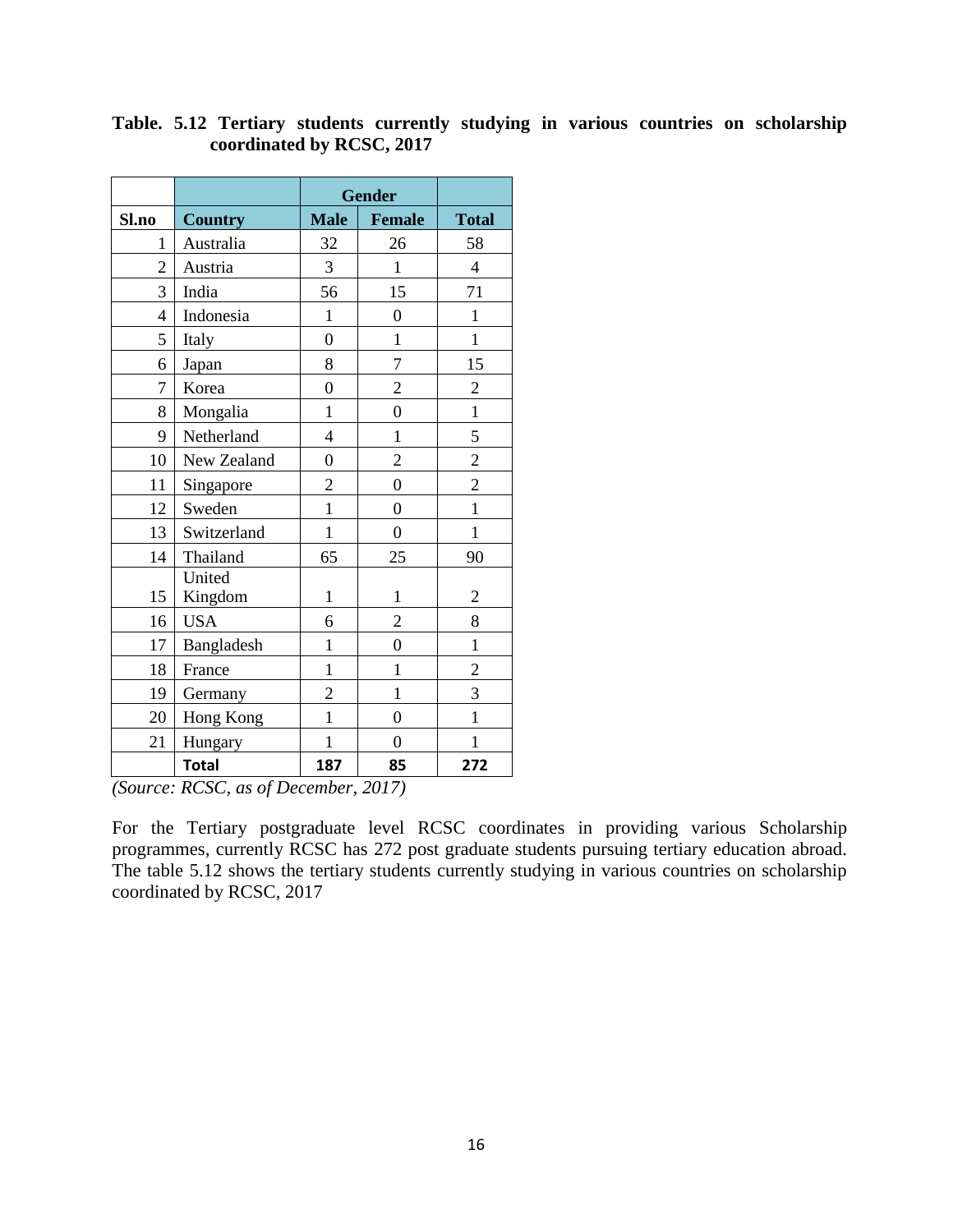| <b>Field of Study</b>             | <b>Male</b> | <b>Female</b> | <b>Total</b> |
|-----------------------------------|-------------|---------------|--------------|
| Medicine                          | 185         | 156           | 341          |
| <b>Biological Sciences</b>        | 126         | 56            | 182          |
| Engineering                       | 188         | 65            | 253          |
| <b>Education</b> and<br>Academics | 76          | 85            | 161          |
| <b>Arts and Humanities</b>        | 125         | 101           | 226          |
| Total                             | 700         | 463           | 1163         |

**Table. 5.13 - Scholarship Students by field of study and gender, 2017**

*(Source: SSSD, DAHE, and RCSC as of December, 2017)*

The scholarship students studying abroad were highest in engineering with 253 students and least in education and Academics with 161 students. The table 5.13 show the scholarship students by field of study and gender 2017.

|                |                |                | <b>Gender</b> |                |
|----------------|----------------|----------------|---------------|----------------|
| Sl.no          | <b>Country</b> | <b>Male</b>    | <b>Female</b> | <b>Total</b>   |
| 1              | Australia      | 332            | 291           | 623            |
| $\overline{2}$ | Austria        | 0              | 1             | 1              |
| 3              | India          | 2040           | 1504          | 3544           |
| $\overline{4}$ | Malaysia       | 28             | 19            | 47             |
| 5              | New Zealand    | 0              | 1             | 1              |
| 6              | Singapore      | $\overline{2}$ | 3             | 5              |
| 7              | Sri lanka      | 7              | 12            | 19             |
| 8              | Switzerland    | 1              | 1             | $\overline{2}$ |
| 9              | Thailand       | 115            | 132           | 247            |
| 10             | <b>USA</b>     | 15             | 17            | 32             |
| 11             | Bangladesh     | 37             | 64            | 101            |
| 12             | Canada         | 2              | 4             | 6              |
|                | <b>Total</b>   | 2579           | 2049          | 4628           |

**Table. 5.14- Tertiary students currently studying in various countries on self - funding, 2017**

*(Source: SSSD, ECPF, BSA & Loden Foundation as of December, 2017)*

A significant number of students also study aboard through self-funding. The private student numbers are based on the data captured by DAHE using online registration system, data collected from ECPF, BSA and Loden Foundation. As of 2017, there were 4628 students pursuing various degree courses through private funding with majority of them in India as shown above. However, it is believed that number of tertiary students studying abroad on their own should be more than what was been captured by DAHE.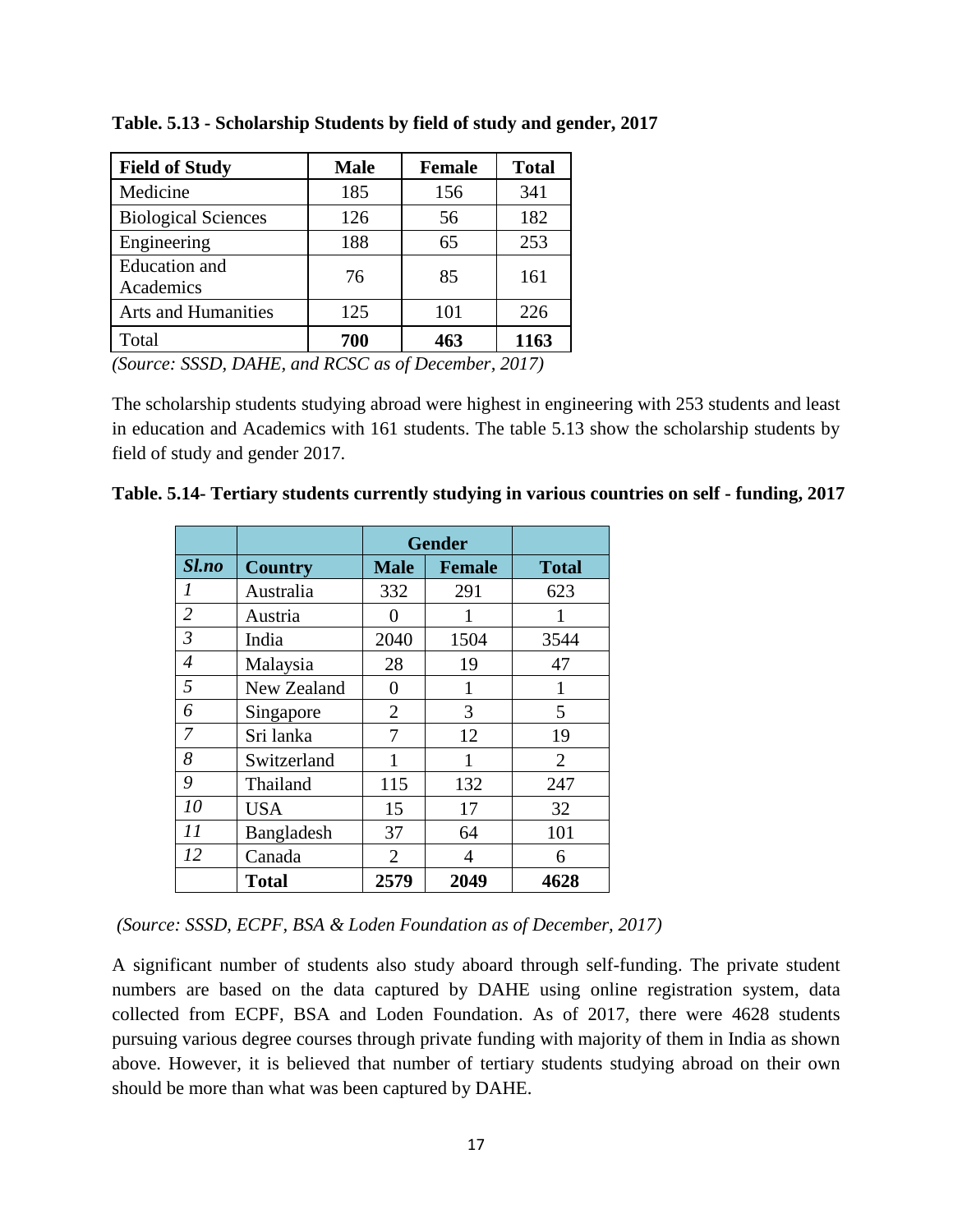| SL#            | <b>Category Wise</b>           | Male | Female | Total |
|----------------|--------------------------------|------|--------|-------|
| 1              | Medicine & Paramedics          | 180  | 294    | 474   |
| 2              | <b>Biological Sciences</b>     | 20   | 19     | 39    |
| 3              | Engineering                    | 776  | 297    | 1073  |
| 4              | <b>Education and Academics</b> | 1023 | 833    | 1856  |
| $\overline{5}$ | Arts & Humanities              | 580  | 606    | 1186  |
|                | <b>Total</b>                   | 2579 | 2049   | 4628  |

**Table 5.15- Privately funded students by field of study and gender, 2017**

*(Source: SSSD, ECPF and Loden Foundation as of December, 2017)*

The table 5.15 shows the number of students availing tertiary education through self-funding by the field of study aboard. The number of students enrolled in Education and Academics was the highest with 1856 and biological science being the least with 39 students.

| University  | <b>Programme</b>   | 2014       | 2015      | 2016      | 2017       | $%$ of      |
|-------------|--------------------|------------|-----------|-----------|------------|-------------|
| /College    |                    |            |           |           |            | increase    |
| <b>RUB</b>  | Arts & Humanities  | $64,154/-$ | $69710/-$ | 68344/-   | 68344/-    |             |
|             | Science            | 79520/-    | $86360/-$ | $84668/-$ | 84668/-    | $0.3 - 9\%$ |
| <b>RTC</b>  | <b>All Courses</b> | 109000/-   | 1144000/- | 119400/-  | 122900/-   |             |
| <b>FNPH</b> | <b>All Courses</b> |            |           |           | 93000/-    |             |
| (KGUMSB)    |                    |            |           |           |            |             |
| <b>FTM</b>  | <b>Bachelors</b>   |            |           |           | 108000/-   |             |
| (KGUMSB)    | <b>Masters</b>     |            |           |           | 180000/-   |             |
| <b>RAHS</b> | Diploma            |            |           |           | $75,000/-$ |             |
| <b>NRC</b>  | <b>Bachelors</b>   |            |           |           | $83,000/-$ |             |

**Table 5.16 - Tuition Fees structure at RUB, KGUMSB, RTC, NRC and RAHS per year**

*(Source: [www.dahe.gov.bt/tess,](http://www.dahe.gov.bt/tess) retrieved on 20th December 2017)*

The students who wish to study as self- financing students in various colleges in Bhutan need to pay tuition fees. The Public colleges provide accommodation to the self -financing students but the students of Private Colleges need to arrange accommodation of their own. The fees structure for the four consecutive years in various colleges is shown in the table 5.16. The percentage of variation in fees over the years is from 0.3-9%.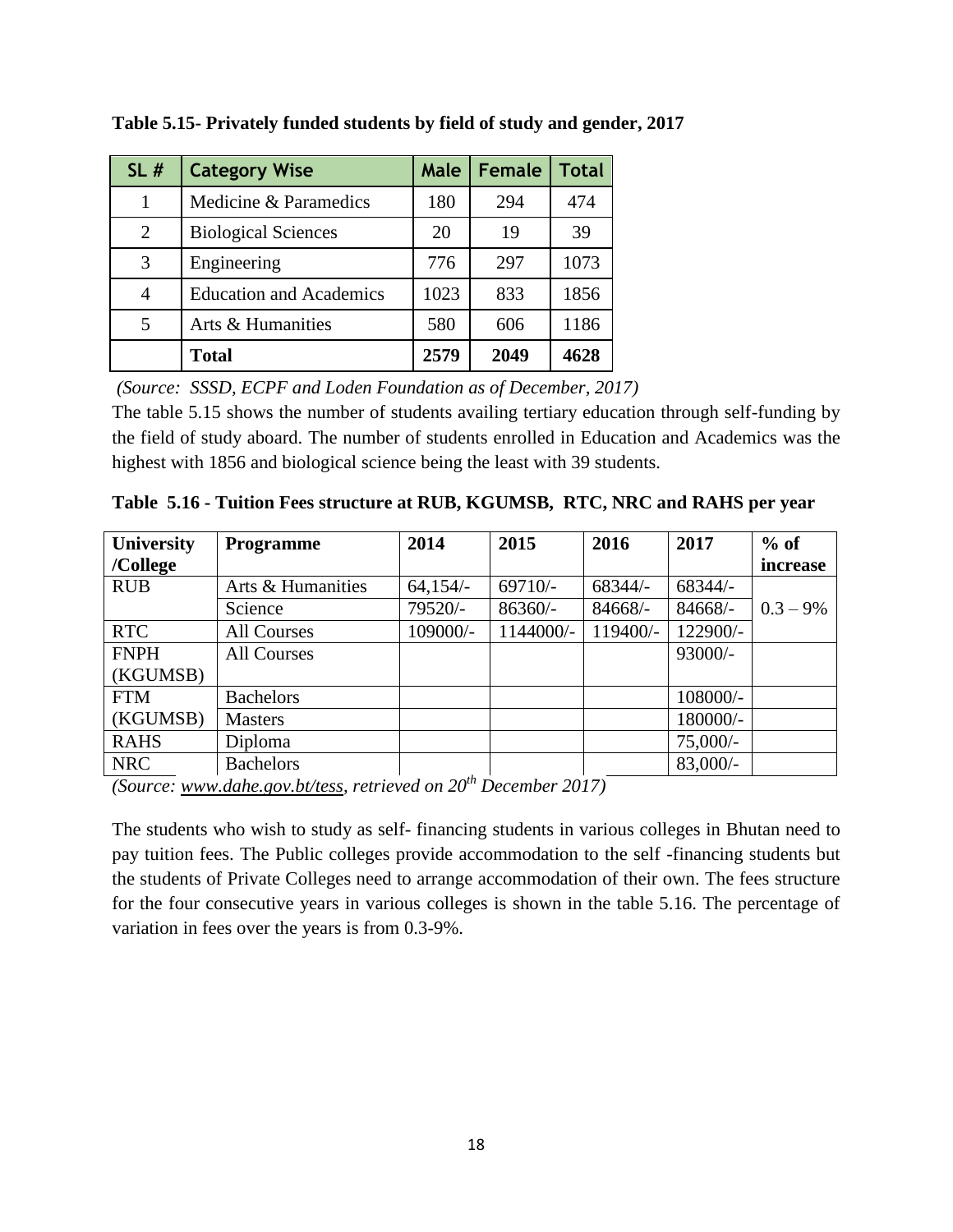|                |              | 2014                               |                |                | 2015                    |                    |                             | 2016           |                |                | 2017           |                |                         | <b>G</b> Total   |                         |                         |
|----------------|--------------|------------------------------------|----------------|----------------|-------------------------|--------------------|-----------------------------|----------------|----------------|----------------|----------------|----------------|-------------------------|------------------|-------------------------|-------------------------|
| <b>Sl.No</b>   | Colleges     | M                                  | F              | Sub-Total      | M                       | F                  | Sub-<br><b>Total</b>        | M              | F              | Sub-Total      | M              | F              | Sub-Total               | $ \mathbf{M} $   | F                       | Overall<br>Total        |
| $\mathbf{1}$   | <b>CNR</b>   | $\Omega$                           | $\overline{0}$ | $\overline{0}$ | 3                       | $\overline{2}$     | 5                           | 5              | $\overline{4}$ | 9              | $\overline{2}$ | 9              | 11                      | 10               | 15                      | 25                      |
| $\overline{2}$ | <b>CST</b>   | 3                                  | 1              | $\overline{4}$ | 6                       | $\mathbf{1}$       | 7                           | 9              | $\overline{0}$ | 9              | 5              | 4              | 9                       | 23               | 6                       | 29                      |
| 3              | <b>GCBS</b>  | $\overline{4}$                     | 2              | 6              | 12                      | 11                 | 23                          | 22             | 6              | 28             | 10             | 8              | 18                      | 48               | 27                      | 75                      |
| $\overline{4}$ | <b>CLCS</b>  | $\overline{0}$                     | 3              | 3              | 5                       | 5                  | 10                          | $\overline{4}$ | $\overline{2}$ | 6              | $\mathbf{1}$   | 3              | $\overline{\mathbf{4}}$ | 10               | 13                      | 23                      |
| 5              | <b>PCE</b>   | $\theta$                           | $\overline{2}$ | $\overline{2}$ | $\overline{4}$          | $\overline{0}$     | $\overline{4}$              | $\overline{0}$ | $\overline{2}$ | $\overline{2}$ | $\overline{2}$ | 3              | 5                       | 6                | 7                       | 13                      |
| 6              | <b>SCE</b>   | $\overline{0}$                     | $\overline{2}$ | $\overline{2}$ | 3                       | $\overline{2}$     | 5                           | $\mathbf{1}$   | 3              | $\overline{4}$ | 1              | $\overline{0}$ | $\mathbf{1}$            | 5                | $\overline{7}$          | 12                      |
| $\overline{7}$ | <b>SC</b>    | 6                                  | $\overline{2}$ | 8              | 8                       | 11                 | 19                          | 8              | 9              | 17             | 5              | 7              | 12                      | 27               | 29                      | 56                      |
| 8              | <b>RTC</b>   | 5                                  | 11             | 16             | 28                      | 32                 | 60                          | 8              | 14             | 22             | 15             | 18             | 33                      | 56               | 75                      | 131                     |
| 9              | <b>JNEC</b>  | $\theta$                           | $\overline{0}$ | $\overline{0}$ | $\overline{0}$          | $\overline{0}$     | $\overline{0}$              | 7              | $\mathbf{1}$   | 8              | 9              | 7              | 16                      | 16               | 8                       | 24                      |
| 10             | <b>FNPH</b>  | $\Omega$                           | $\overline{0}$ | $\overline{0}$ | $\theta$                |                    | $\boldsymbol{0}$            | $\mathbf{1}$   | 3              | $\overline{4}$ |                |                |                         | 1                | $\overline{\mathbf{3}}$ | $\overline{\mathbf{4}}$ |
| 11             | <b>FTM</b>   | $\Omega$                           | $\overline{0}$ | $\overline{0}$ |                         |                    | $\overline{0}$              | $\overline{0}$ | $\mathbf{1}$   | $\mathbf{1}$   |                |                |                         | $\boldsymbol{0}$ | $\mathbf{1}$            | $\mathbf{1}$            |
| 12             | <b>RAHS</b>  | $\theta$                           | $\overline{0}$ | $\overline{0}$ | $\mathbf{0}$            | $\overline{0}$     | $\boldsymbol{0}$            | 6              | 7              | 13             | 1              | $\mathbf{1}$   | $\overline{2}$          | 7                | 8                       | 15                      |
| 13             | India        | 4                                  | $\overline{2}$ | 6              | 7                       | $\overline{7}$     | 14                          | $\overline{0}$ | $\overline{0}$ | $\overline{0}$ | $\overline{0}$ | $\overline{0}$ | $\boldsymbol{0}$        | 11               | 9                       | 20                      |
| <b>Total</b>   | $\mathbf{r}$ | 22<br>$\mathbf{r}$ is $\mathbf{r}$ | 25             | 47             | 76<br>$\cos \alpha t h$ | 71<br>$\mathbf{r}$ | 147<br>$\sim$ $\sim$ $\sim$ | 71             | 52             | 123            | 51             | 60             | 111                     | 220              | 208                     | 428                     |

**Table. 5.17 The total number of students enrolled under student loan scheme**

*(Source: HEPD, DAHE as of 20th December 2017)*

The student loan scheme for tertiary education was started in the year 2014. Since its inception students enrolled under tertiary education has increased. A total of 462 students were selected under student loan scheme for tertiary education until 2017. However, only 428 tertiary students' actually availed loan with maximum students studying in RTC. Out of 428 students 22 students successfully completed their studies in July 2017.

The table 5.17 shows the year and college wise students enrolled under loan scheme for tertiary education as of 2017.

#### **6. Status of accreditation of Tertiary Education Institutions**

As per the Tertiary Education Policy of the Kingdom of Bhutan 2010, the Bhutan Accreditation Council was constituted through the Executive Order on 14 June 2011. The Council is the national autonomous body on accreditation, quality assurance and interpreting and recognizing qualifications. The Quality Assurance and Accreditation Division, Department of Adult and Higher Education, Ministry of Education, serves as the Secretariat to the Council. Till date it has developed three documents in house, namely Accreditation Principles, Accreditation Manual and Bhutan Qualifications Framework (BQF).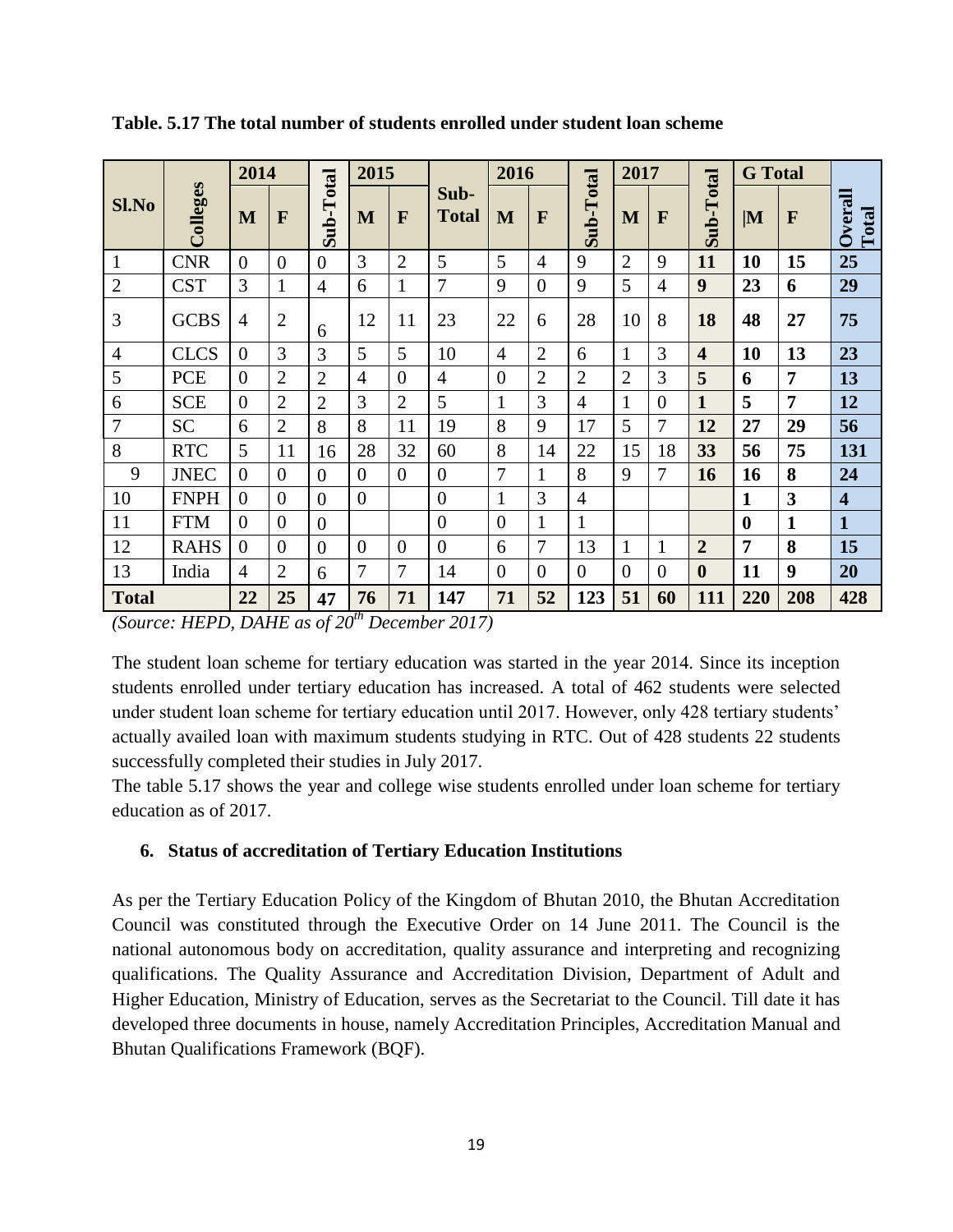Accreditation is one of the most important tools used globally for quality assurance. There are two types of accreditation; institutional accreditation and programme accreditation. The Council started with institutional accreditation, and depending on the need it may initiate programme accreditation in future, as deemed appropriate. Accreditation aims to assure educational quality and accountability, and encourages quality enhancement. It entails a continuous process to help Tertiary Education Institutions (TEIs) analyze its functions, mission, assess its own performance, review its planning procedure and identify ways to enhance it is educational effectiveness. Accreditation is mandatory for all the TEIs in Bhutan.

Accreditation is based on the following six core standards:

- 1. Curricular Elements
- 2. Research, Innovative practices & Institutional linkages
- 3. Governance, Leadership and Management
- 4. Infrastructure & Learning resources
- 5. Student support
- 6. Internal QA and Enhancement system

| <b>SI</b>      | <b>Institution</b>                     | Grade        | <b>Descriptor</b> | <b>Date of Accreditation</b> |
|----------------|----------------------------------------|--------------|-------------------|------------------------------|
| No.            |                                        |              |                   |                              |
| 1              | Gaedu College of Business Studies      | $\mathsf{A}$ | Very Good         | May, 2016                    |
|                |                                        |              |                   |                              |
| $\overline{2}$ | Royal Thimphu College                  | $A+$         | Excellent         | June, 2016                   |
| $\overline{3}$ | Samtse College of Education            | A            | Very Good         | May, 2017                    |
| $\overline{4}$ | Paro College of Education              | B            | Good              | May, 2017                    |
| 5              | <b>Faculty of Traditional Medicine</b> | B            | Good              | June, 2017                   |
| 6              | Faculty of Nursing and Public          | B            | Good              | June, 2017                   |
|                | Health                                 |              |                   |                              |
| $\tau$         | College of Science and Technology      | A            | Very Good         | November, 2017               |
| 8              | Jigme Namgyel Engineering              | A            | Very Good         | November, 2017               |
|                | College                                |              |                   |                              |
|                |                                        |              |                   |                              |
| 9              | <b>Sherubtse College</b>               | A            | Very Good         | November, 2017               |
|                |                                        |              |                   |                              |

#### **Table. 6.1 Accreditation Status of Tertiary Education Institutions**

*(Source: Quality Assurance and Accreditation Division)*

Bhutan Accreditation Council accredited 9 tertiary education institutes as of December 2017. Besides, the above council has also accredited Reldri Academy of Health Sciences (RAHS) from in April, 2016 and issued the provisional certificate accreditation.

The accreditation for College of Natural Resources (CNR), RUB, College of Language & Cultural Studies (CLCS) and Royal Institute of Management (RIM) is scheduled to be completed by the end of financial year 2017-2018.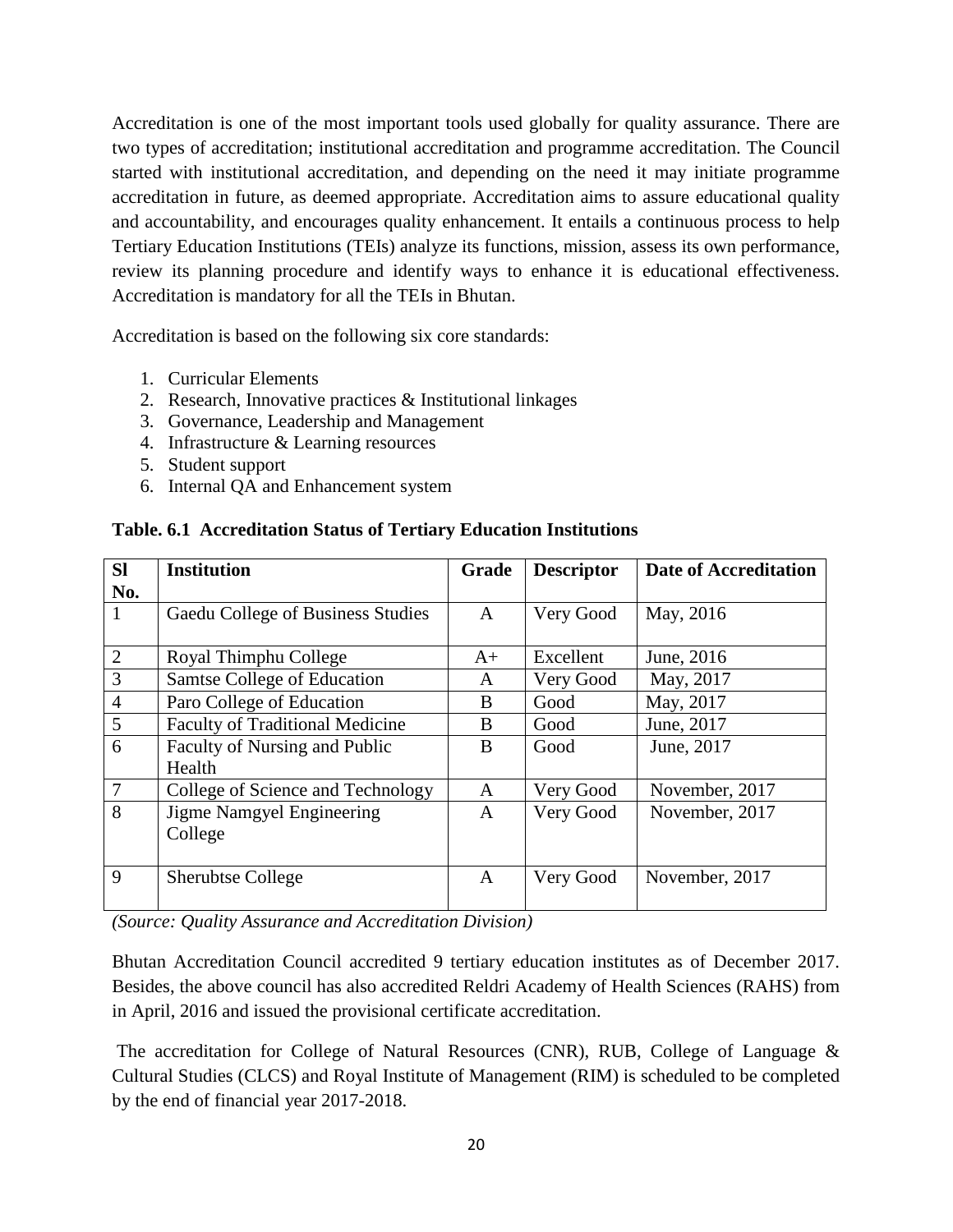#### **7. Labour market and employment rate:**

The labour force survey 2016 has estimated the population at 774367 with 3676519 males and 397848 female. The percentage of female constitutes 51.37%. As of 2016, there were 347130 persons employed and 7521 unemployed. Out of this employed persons there are about 190,818 (55.0%) males and 156311 (45%) female. The unemployment rate has decreased to 2.1 % in 2016 from 2.6 % in 2015. However, the youth unemployment has increased to 13.2% from 10.7% in 2015. The table 5.16 sows the unemployment rates of youths over few years

#### **Table. 7.1Gender wise unemployment rate from 2011 to 2016**

As per the National Human Resource Development Advisory 2014 record, a total of approximately 2800 to 4000 graduates were expected to enter the labour market in the 11 FYP periods. 65 % being those graduating the RUB, KGUMSB colleges/ institutes and DAHE scholarship and 35% being those who are privately funded. The following table shows the youth unemployment rates by completed education over few years.

| Year | Male<br>Female |      | <b>Total</b> |
|------|----------------|------|--------------|
| 2010 | 7.1            | 11   | 9.2          |
| 2011 | 6.8            | 10.9 | 9.2          |
| 2012 | 7.3            | 7.2  | 7.3          |
| 2013 | 9.2            | 9.9  | 9.6          |
| 2014 | 8.6            | 10   | 9.4          |
| 2015 | 8.2            | 12.7 | 10.7         |
| 2016 | 16.4           | 11   | 13.2         |

(Source: Labour Force survey -Annal Report 2016)

| Completed Education         | Gender |        | Total |
|-----------------------------|--------|--------|-------|
|                             | Male   | Female |       |
| No education                | 0.0    | 1.5    | 1.1   |
| Primary and Lower Education | 3.6    | 2.3    | 3.0   |
| Middle and Higher Education | 26.7   | 16.6   | 21.3  |
| Bachelor's degree           | 64.8   | 68.1   | 67.2  |
| Master's Degree and above   | (0.0)  |        | 0.0   |

### **Table 7.2 Youth unemployment rate by completed education and gender, 2016**

 *(Source: Labour Force Survey – Annual Report 2016)*

Table 7.2 shows that youth unemployment rate is highest for both male and female with Bachelor's Degree qualification followed by students with middle and higher education level (labour Force Survey-Annual Report, 2016).

#### **8. TVET Institutions**

Technical and Vocational Education and Training (TVET) institutions offering technical training programme is the responsibility of the Ministry of Labour and Human Resources (MoLHR). As of 2017, there were 8 TVET institutions (6 Technical Training Institutes and 2 Institudes of Zorig Chusum) with 1411 students (936 males and 475 females).

The following table shows the programme offered by TVET institutions.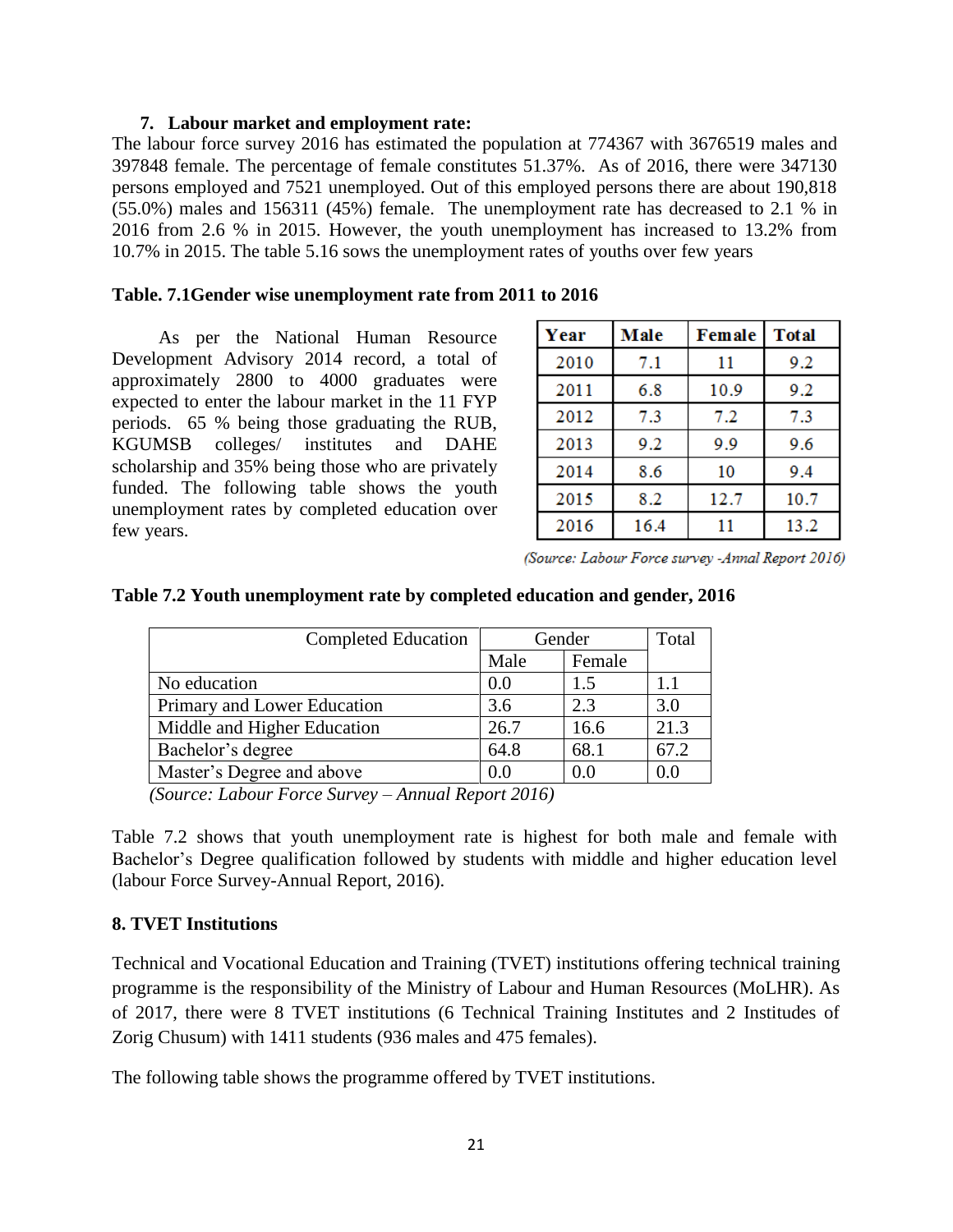| <b>S1No</b> | <b>Name</b>                           | <b>Course</b>                                         |  |  |  |  |  |
|-------------|---------------------------------------|-------------------------------------------------------|--|--|--|--|--|
|             | TTI, Ranjung, Trashugang              | Electrical<br>٠                                       |  |  |  |  |  |
| 1           |                                       | Computer Hardware                                     |  |  |  |  |  |
|             |                                       | <b>Furniture Making</b><br>٠                          |  |  |  |  |  |
|             |                                       | Automobile<br>۰                                       |  |  |  |  |  |
|             |                                       | Auto Mechanic<br>٠                                    |  |  |  |  |  |
| 2           | TTI, Samthang,<br>Wangduephodrang     | Heavy Vehical Driving                                 |  |  |  |  |  |
|             |                                       | Earth Moving Operator<br>٠                            |  |  |  |  |  |
| 3           | TTI, Thimphu                          | Automobile<br>٠                                       |  |  |  |  |  |
|             |                                       | Carpentry<br>۰                                        |  |  |  |  |  |
| 4           | TTI, Dekiling, Sarpang                | Masonry                                               |  |  |  |  |  |
|             |                                       | Plumbing<br>۰                                         |  |  |  |  |  |
|             |                                       | Mechanical<br>۰                                       |  |  |  |  |  |
|             |                                       | Electrical<br>$\bullet$                               |  |  |  |  |  |
| 5           | TTI, Khuruthang, Punakha              | Mechanical                                            |  |  |  |  |  |
|             |                                       | Mechanical Furniture<br>۰                             |  |  |  |  |  |
|             |                                       | Mechanical Welder<br>۰                                |  |  |  |  |  |
| 6           |                                       | Carpentry<br>٠                                        |  |  |  |  |  |
|             | TTI, Chumey, Bumthang                 | Masonry                                               |  |  |  |  |  |
|             |                                       | Plumbing                                              |  |  |  |  |  |
|             |                                       | Welding<br>۰                                          |  |  |  |  |  |
|             |                                       | Tshemdrup (Emdroidery)<br>٠                           |  |  |  |  |  |
|             |                                       | Jimzo (Sculptor)<br>۰                                 |  |  |  |  |  |
|             | Institude of Zorig Chusum,<br>Thimphu | Tsemzo (Tailoring)<br>۰                               |  |  |  |  |  |
| 7           |                                       | Lhadri (Painting)<br>۰                                |  |  |  |  |  |
|             |                                       | Troezo (G/Silver Smith)<br>۰                          |  |  |  |  |  |
|             |                                       | Thagzo                                                |  |  |  |  |  |
|             |                                       | Patra (Wood Carving)                                  |  |  |  |  |  |
|             |                                       | Chagzp                                                |  |  |  |  |  |
|             |                                       | Lhadri (Painting)<br>۰                                |  |  |  |  |  |
|             |                                       | Jimzo (Sculptor)<br>۰                                 |  |  |  |  |  |
|             |                                       | Troezo (G/Silver Smith)                               |  |  |  |  |  |
|             |                                       | Tsemzo (Tailoring)<br>۰                               |  |  |  |  |  |
| 8           | Institude of Zorig Chusum,            | Tshemdrup (Emdroidery)<br>۰                           |  |  |  |  |  |
|             | Trashiyangtse                         | Shagzo/Saezo (Wood Turning)<br>۰                      |  |  |  |  |  |
|             |                                       | Patra (Wood Carving)                                  |  |  |  |  |  |
|             |                                       | Baab Zo (Mask Carving)<br>٠                           |  |  |  |  |  |
|             |                                       | Machine Embroidery                                    |  |  |  |  |  |
|             |                                       | Dralham<br>(Traditional<br>making<br>٠<br>Bookmaking) |  |  |  |  |  |

 **Table 8.1- Programme offered by TVET Institutions.**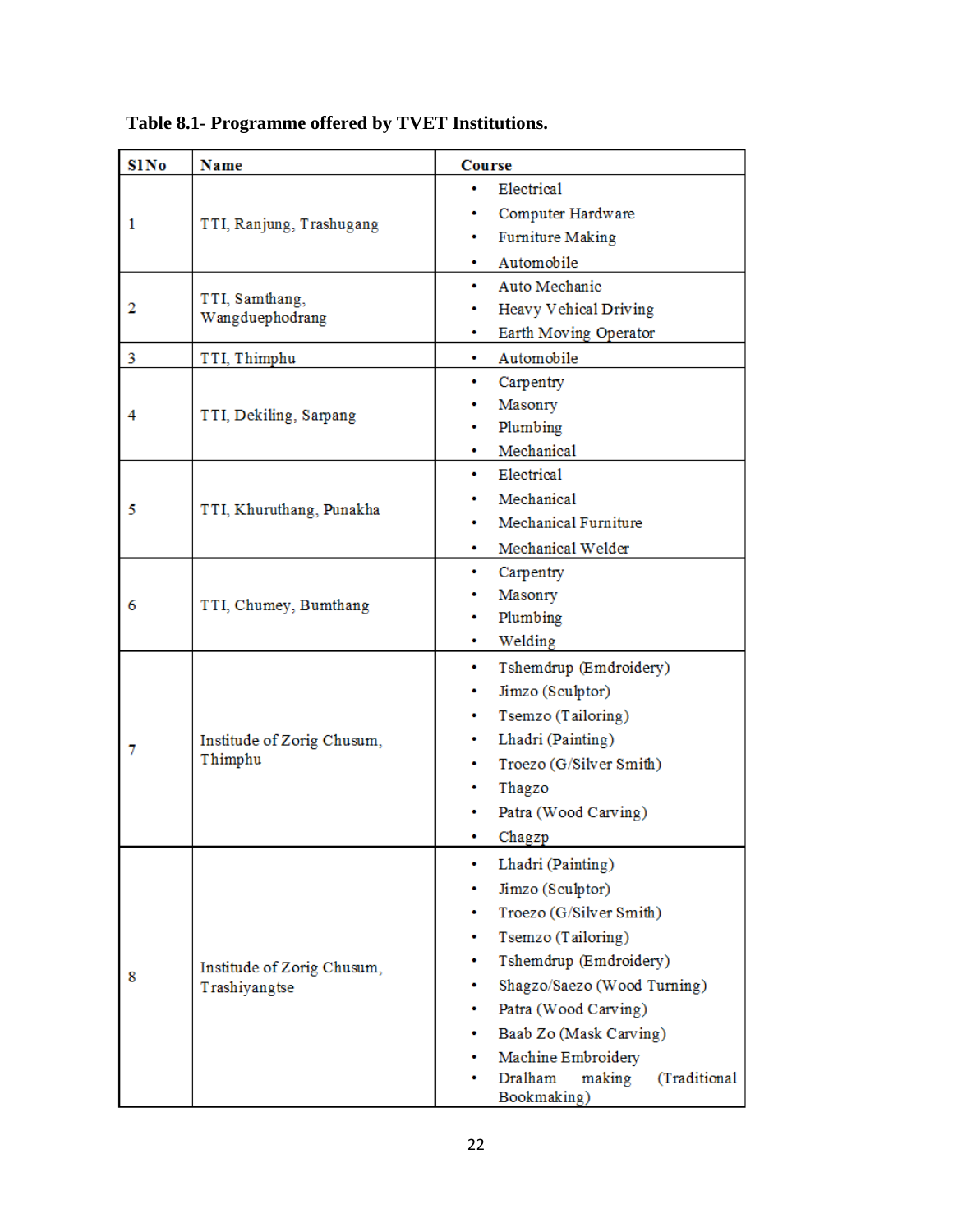The table below shows the number of trainees in various TVET institutions in 2016. The number of female trainees was found to be almost half the number of male trainees. The percentage of male was 66.34 %.

| <b>Sl</b>      |                                  |             |               |              |
|----------------|----------------------------------|-------------|---------------|--------------|
| N <sub>0</sub> | <b>Name of TVETs</b>             | <b>Male</b> | <b>Female</b> | <b>Total</b> |
| $\mathbf{1}$   | TTI - Ranjung, Trashigang        | 111         | 63            | 174          |
| $\overline{2}$ | TTI - Samthang, Wangdue          | 107         | 22            | 129          |
| 3              | TTI - Thimphu, Thimthrom         | 63          | 10            | 73           |
| $\overline{4}$ | TTI - Dekiling, Sarpang          | 49          | 7             | 56           |
| 5              | TTI - Khuruthang, Punakha        | 144         | 82            | 226          |
| 6              | TTI - Chumey, Bumthang           | 104         | 73            | 177          |
|                | Instituides of Zorig Chusum,     |             |               |              |
| 7              | Tashuyangtse                     | 93          | 71            | 164          |
|                | <b>Instituides of Zorig</b>      |             |               |              |
| 8              | Chusum, Thimthrom                | 212         | 96            | 308          |
|                | <b>Tourism Council of Bhutan</b> |             |               |              |
|                | Royal Institude of Tourism and   |             |               |              |
| 9              | Hospitality                      | 53          | 51            | 104          |
|                | <b>Total</b>                     | 936         | 475           | 1411         |

**Table 8.2 – TVET trainees by Institutions and gender.**